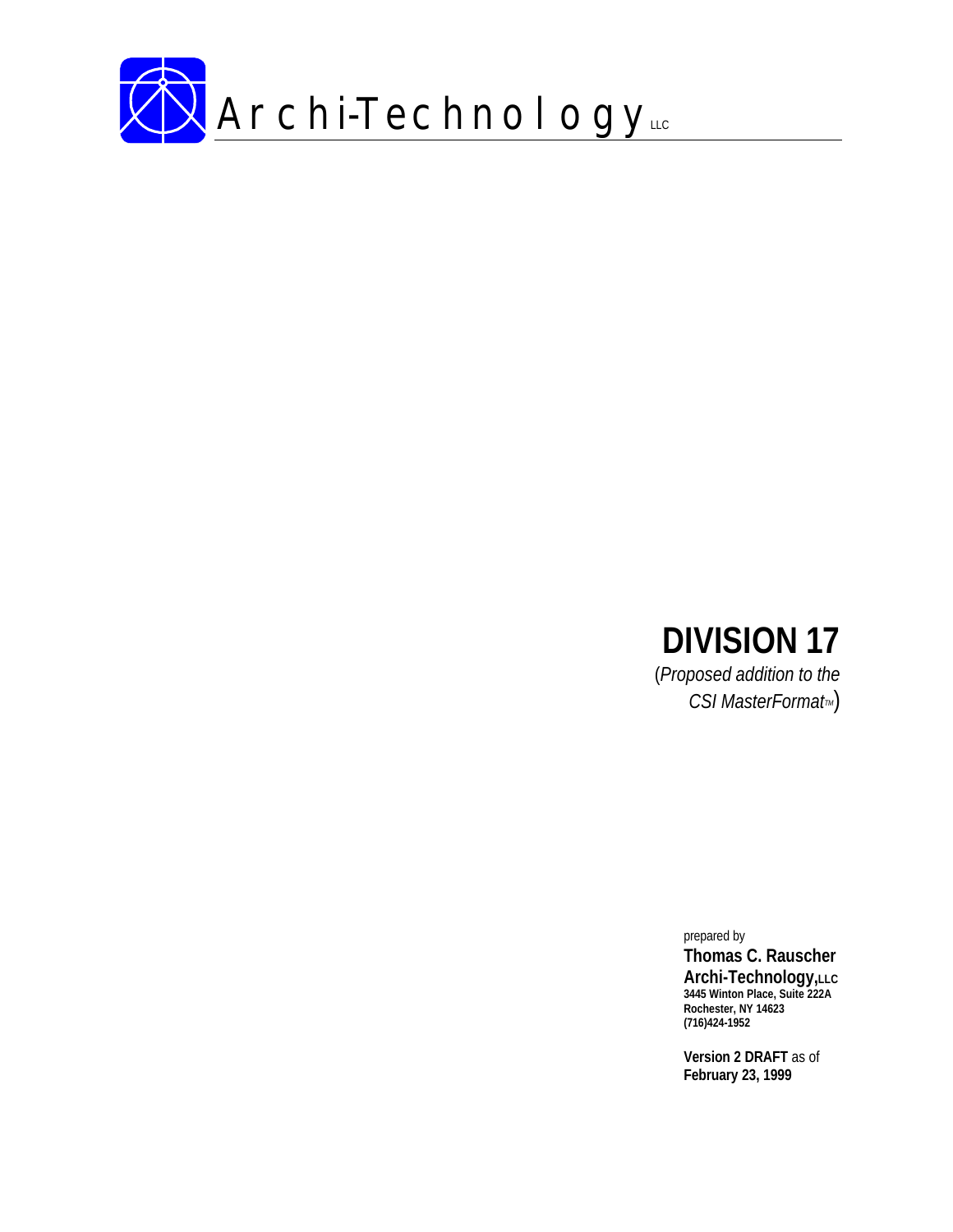# **Division 17 Overview**

#### **A smart way to organize a Technology Infrastructure.**

### **HISTORY**

This Division 17 Organizational Model has been developed to effectively integrate the planning, estimating and design of inside and outside copper and fiber cable plants, data, voice, video and other low voltage systems.

Division 17 effectively allows an organization to maximize the benefits of a common, facility based infrastructure, establish meaningful budgets, allocate space and more effectively plan how technology is integrated into a construction project or existing facility.

This Division 17 Organizational Model and associated specifications are structured in the same manner as the existing *CSI – Construction Specifications Institute,* Divisions 1 - 16 MasterFormat™.

The major organizational sections are:

 - Administrative – Cable Plant – Data Requirements – Voice Systems – Video/Audio Systems – WAN Requirements – Architectural, Mechanical and Electrical Requirements – Intra-Building Communication Systems (\* new in this Version 2 Draft) – Building Automation and Control (\* new in this Version 2 Draft) – Security, Access and Surveillance (\* new in this Version 2 Draft)

#### **DRAWINGS**

A **(T)** - Series of Technology Drawings has also been established to show technology specific information. The drawings are organized to show backbone information on full building drawings, drop locations on serving zone drawings and rack and backboard elevations on Communication Equipment Room drawings. Also included in the **T** series drawings are logical system drawings and detail drawings.

The drawing structure was established to accomplish two objectives; First was to create a set of technology drawings that could be plotted out and used to effectively bid out the required work. The second objective was to then use these same drawings in an electronic format to manage the technology infrastructure.

MasterFormat ™ is a trademark of The Construction Specifications Institute and the Construction Specifications Canada.

Archi-Technology is publishing this document in an effort to help establish an industry standard method for organizing technology infrastructures. A web site has also established at www.division17.net to facilitate ongoing development and dialog. Industry wide input and feedback is requested to further enhance this document and enable Division 17 to evolve into a national standard.

#### or

Contact us at Archi-Technology toll free at **(877)DIV-1700** or at (716)424-1952. Our web site is located at www.architechnology.com. Please feel free to give us a call with your ideas or stop by our web site or the Division 17 web site.

*\* Titles that currently exist in the Masterformat are shown with the existing numbers for reference.*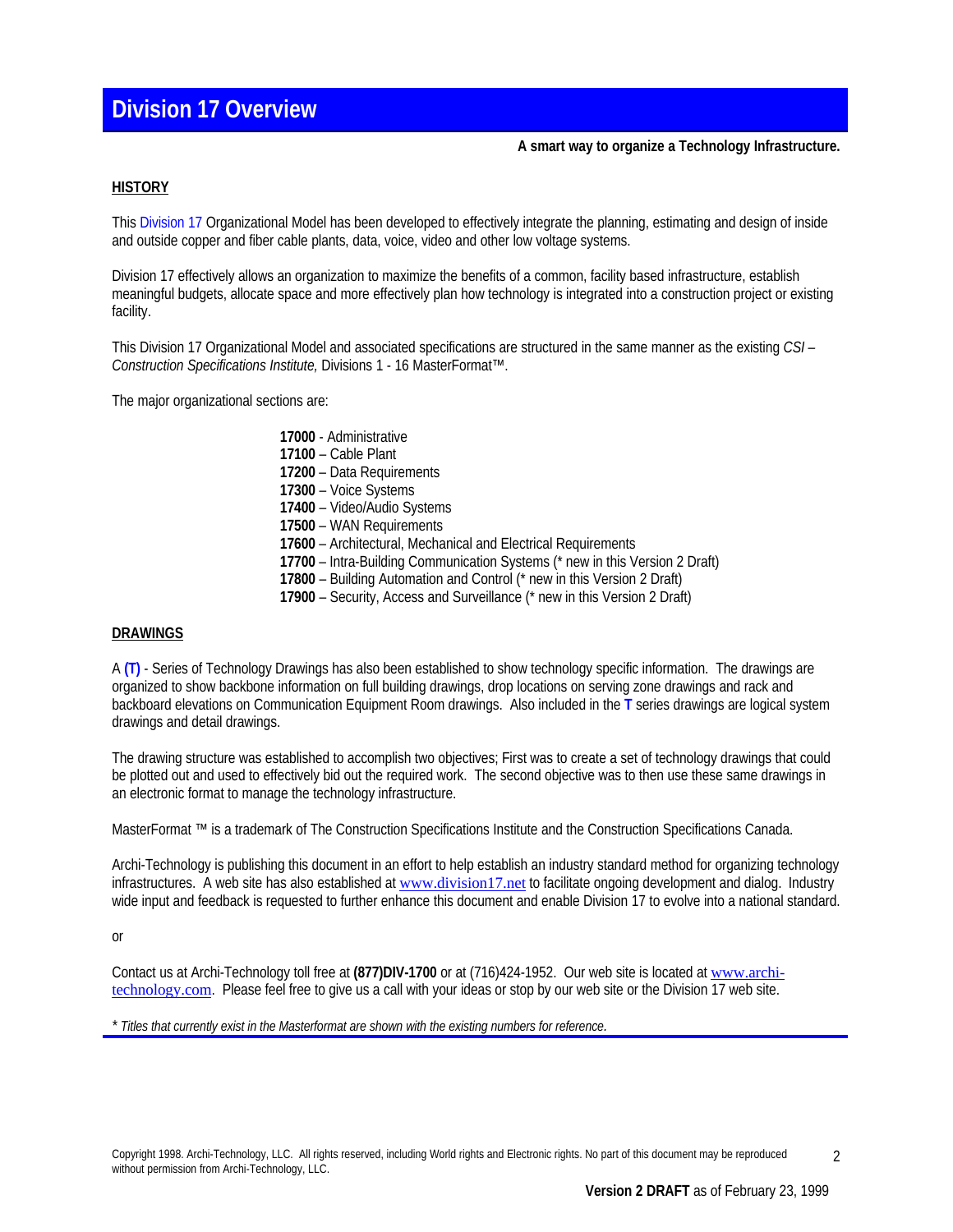|       | <b>Front End</b>                               |       |                                                          |       |
|-------|------------------------------------------------|-------|----------------------------------------------------------|-------|
|       | Section 17000 - General (Division 1)           |       | Section 17500 - WAN & Dial Tones                         |       |
| 17000 | Project Summary/Overview                       | 17500 | <b>WAN Overview</b>                                      |       |
| 17010 | <b>Basic Communications Requirements</b>       | 17510 | Hardware - Routers, CSU/DSU's                            |       |
| 17020 | Not used                                       | 17520 | Local Dial Tone/Centrex                                  |       |
| 17030 | Administrative Requirements                    | 17530 | Long Distance                                            |       |
| 17040 | Not used                                       | 17540 | <b>Dedicated Circuits</b>                                |       |
| 17050 | <b>Site Specific Requirements</b>              | 17550 | <b>Internet Access</b>                                   |       |
| 17060 | Not used                                       | 17560 | Cable Service                                            |       |
| 17070 | Not used                                       | 17570 | Private Microwave and Wireless                           |       |
| 17080 | Project Management & Quality Assurance         | 17580 |                                                          |       |
| 17090 | <b>Technology Documentation</b>                | 17590 |                                                          |       |
|       | Section 17100 - Cable Plant (16710)            |       | Section 17600 - Architectural, Electrical, HVAC          |       |
| 17100 | Cable Plant Overview                           | 17600 | <b>AMEP Overview</b>                                     |       |
| 17110 | <b>Communication Equipment Rooms</b>           | 17610 | CER and Access Point Requirements                        |       |
| 17120 | Main Distribution Frames and Service Entrances | 17620 | AV Control Room Requirements                             |       |
| 17130 | Interior Communication Pathways                | 17630 | <b>MDF Requirements</b>                                  |       |
| 17140 | <b>Exterior Communication Pathways</b>         | 17640 | Telephone Specialties                                    | 10750 |
| 17150 | <b>Backbone Cabling Requirements</b>           | 17650 | <b>Computer Labs and Classrooms</b>                      |       |
| 17160 | Horizontal Cabling Requirements                | 17660 | Tele-Conferencing Rooms                                  |       |
|       |                                                |       |                                                          |       |
| 17170 | Testing, Identification and Administration     | 17670 | Auditoriums and Large Group Rooms                        |       |
| 17180 | Cutover & Training                             | 17680 | <b>Workstation Furniture</b>                             |       |
| 17190 | Support & Warranty                             | 17690 | <b>Exterior Requirements</b>                             |       |
|       | Section 17200 - Data & LAN's (16730)           |       | Section 17700 Intra-Building Communication Systems       |       |
| 17200 | <b>LAN Overview</b>                            | 17700 | Other Systems Overview                                   |       |
| 17210 | Switches, Hubs and Routers                     | 17710 | Time & Attendance                                        |       |
| 17220 | <b>Servers</b>                                 | 17720 | <b>Patient Monitoring Systems</b>                        |       |
| 17230 | Workstations                                   | 17730 | Intercom and Nurse Call                                  |       |
| 17240 | Printers                                       | 17740 | <b>Public Address</b>                                    |       |
| 17250 | Software and Supplies                          | 17750 | Paging Systems                                           |       |
| 17260 | Miscellaneous Equipment                        | 17760 | <b>Master Clocks</b>                                     |       |
| 17270 | Testing, Identification and Administration     | 17770 | Networked Copiers                                        |       |
| 17280 | Cutover & Training                             | 17780 | Bar Code Systems                                         |       |
| 17290 | Support & Warranty                             | 17790 | <b>Dictation Equipment</b>                               |       |
|       | Section 17300 - Voice Systems (16720)          |       | Section 17800 - Building Automation and Control (13800)  |       |
| 17300 | Voice Overview                                 | 17800 | <b>Building Automation Overview</b>                      |       |
| 17310 | PBX                                            | 17810 | <b>Energy Monitoring</b>                                 |       |
| 17320 | Telephone Sets, Faxes and Modems               | 17820 | <b>Lighting Control</b>                                  |       |
| 17330 | Voice Messaging System                         | 17830 | <b>Environmental Control</b>                             |       |
| 17340 | Call Accounting Requirements                   | 17840 | <b>Elevator Monitoring</b>                               |       |
| 17350 | <b>ACD/Call Center Requirements</b>            | 17850 | Door Controls                                            |       |
| 17360 | Miscellaneous Items                            | 17860 | Detection & Alarm                                        | 13850 |
| 17370 | Testing, Identification and Administration     | 17870 |                                                          |       |
| 17380 | Cutover & Training                             | 17880 |                                                          |       |
| 17390 | Support & Warranty                             | 17890 |                                                          |       |
|       | Section 17400 - Video/Audio Systems (16810)    |       | Section 17900 - Security Access and Surveillance (13700) |       |
| 17400 | Video/Audio Overview                           | 17900 | Security and Access Overview                             |       |
| 17410 | Control and Headend Equipment                  | 17910 | Security                                                 |       |
| 17420 | Production Equipment /Teleconferencing         | 17920 | Card Access                                              |       |
| 17430 | Monitors, VCR's & Projection Equipment         | 17930 | Surveillance Systems                                     |       |
| 17440 | Audio Equipment                                | 17940 |                                                          |       |
| 17450 | Satellite System                               | 17950 |                                                          |       |
| 17460 | Software and Supplies                          | 17960 |                                                          |       |
| 17470 | Testing, Identification and Administration     | 17970 |                                                          |       |
| 17480 | Cutover & Training                             | 17980 |                                                          |       |
| 17490 | Support & Warranty                             | 17990 |                                                          |       |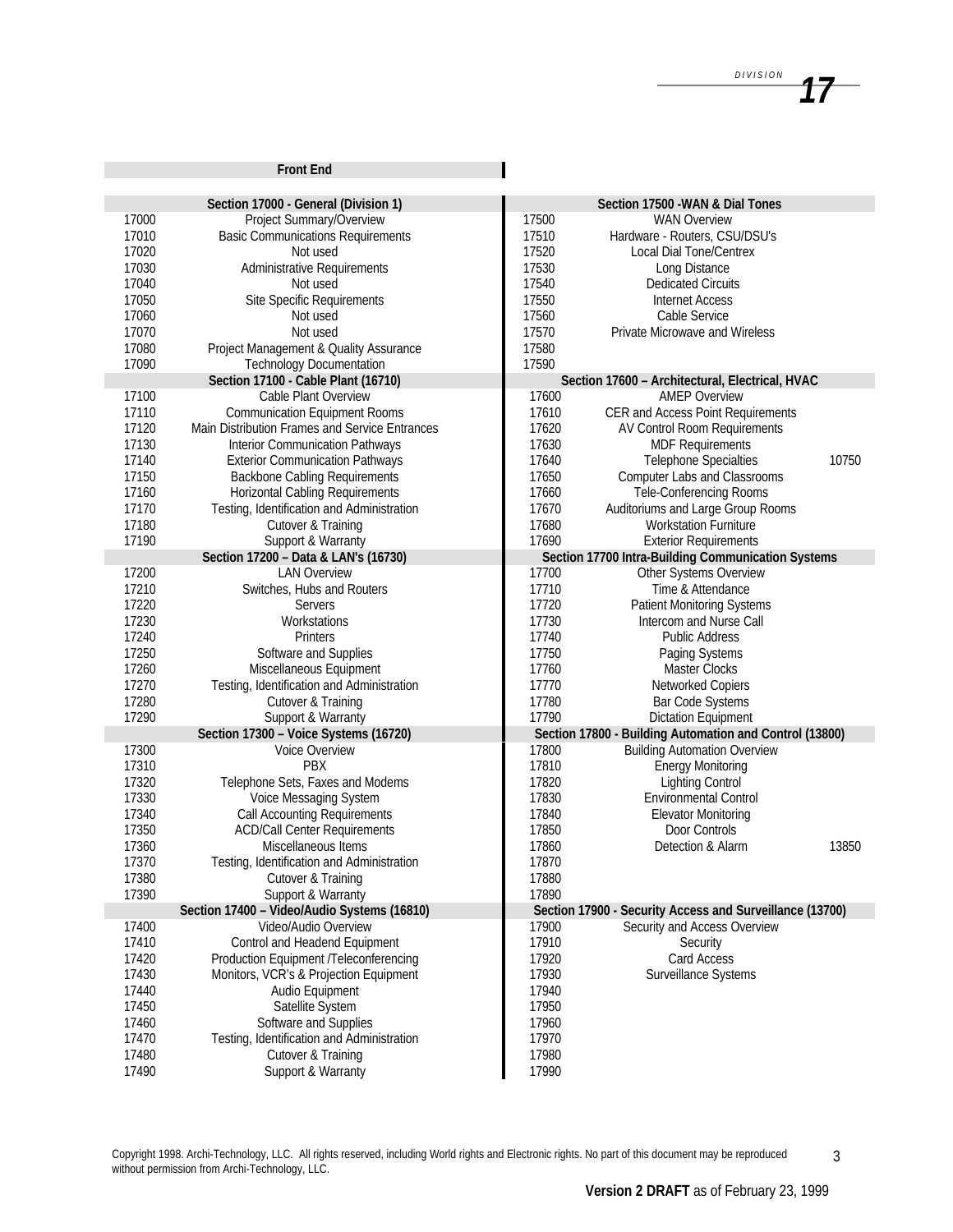**NUMBER TITLE EXPLANATION**

# **FRONT END**

Title Page Certification Page Table of Contents Bid Solicitation Preliminary Schedule List of Drawings List of Schedules Bid Forms Schedule of Values Experience References **Warranties** Certificates of Compliance Registration Certification Vendor Questionnaire **Financials** Insurance Bid Bond Performance Bond Non-Collusive Bidding Certification Signature – Notary Public Instructions to Bidders Terms and Conditions/Agreement General Conditions Supplementary Conditions Objective of Project Summary Description Role Descriptions Specification Organization Drawing Organization

#### *Includes*

This section includes schedules, lists, bid forms, instructions, terms and conditions, general conditions and a project overview.

#### *See*

This section usually is managed and prepared by an architect in a full design project. However, with technology only projects, the lead professional will likely need to coordinate this section.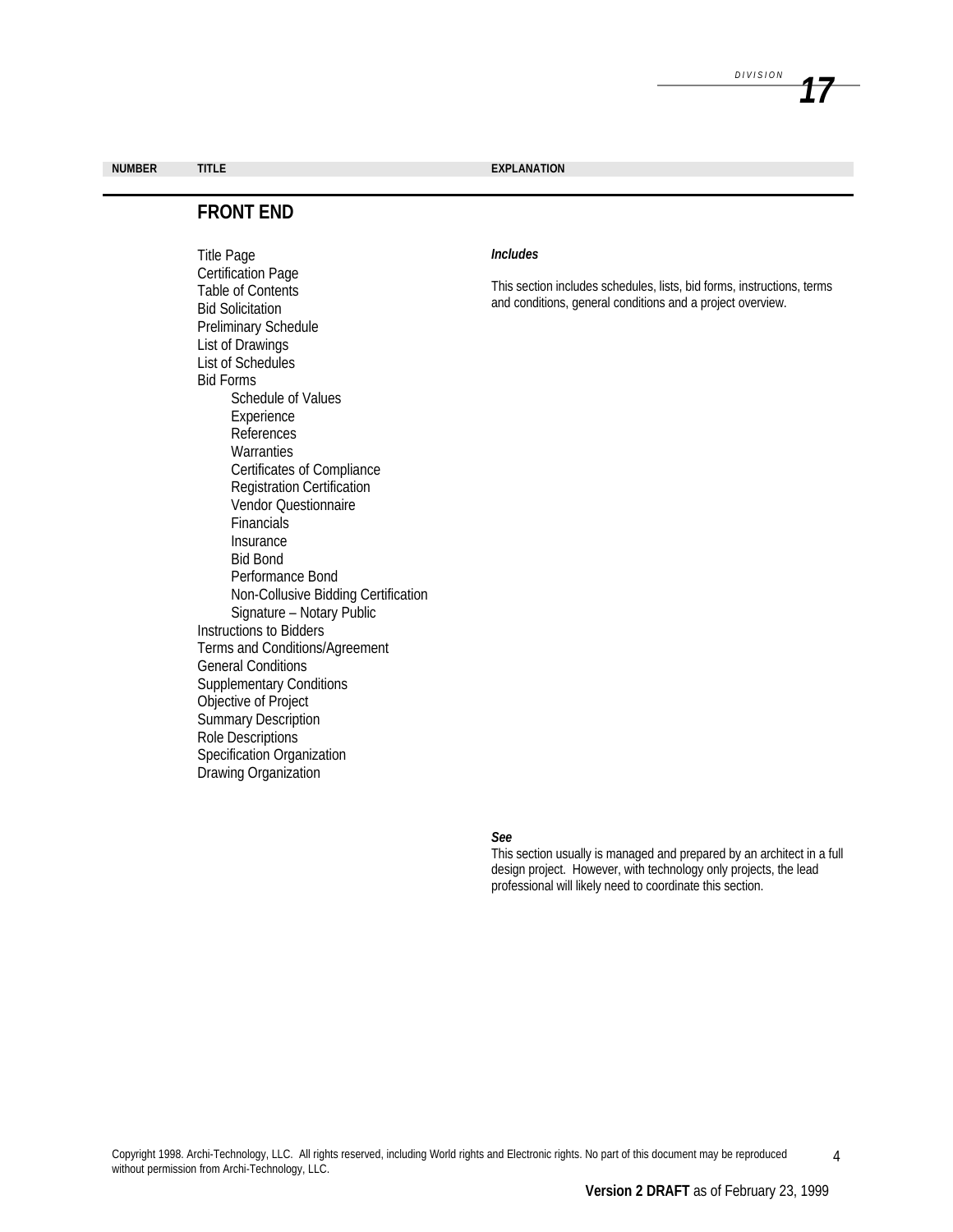**NUMBER TITLE EXPLANATION**

# **17000 GENERAL**

# **-010 Basic Communication Requirements**

Regulations and Code Compliance Glossary **Definitions** Basis of Design Intent of Drawings Equipment and Materials Minimum Requirements Workmanship, Substitutions, Warranty Factory-Assembled Products Compatibility of Related Equipment Special Tools Lifting Attachments Miscellaneous Supports Fire Stopping Coordination Drawings Storage and Protection of Materials Rough-in Cutting and Patching **Concealment** Chases Waterproofing **Supports** General Installation Requirements Painting Additional Engineering Services

#### *Includes*

Global items required that are not associated with specific technology requirements. These items are often covered in Division 1.

*See* Division 1, if one exists

**-020 Not Used**

#### *Includes*

*See*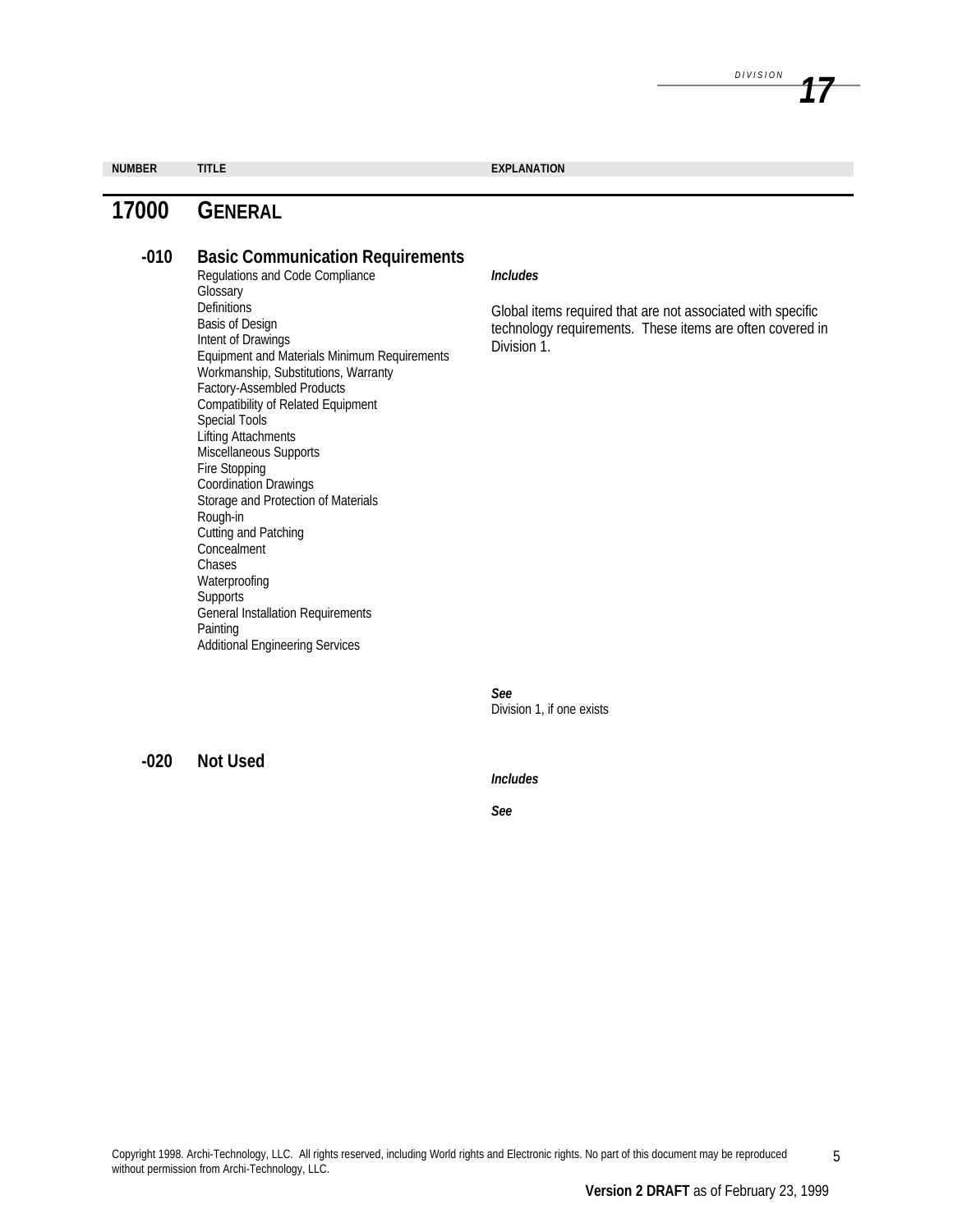| <b>NUMBER</b> | <b>TITLE</b>                                                                                                                                                                                                                                                                                                                                                                                                                                                                                                                                                                                                                                                                                                                                                                                                            | <b>EXPLANATION</b>                                                                                   |
|---------------|-------------------------------------------------------------------------------------------------------------------------------------------------------------------------------------------------------------------------------------------------------------------------------------------------------------------------------------------------------------------------------------------------------------------------------------------------------------------------------------------------------------------------------------------------------------------------------------------------------------------------------------------------------------------------------------------------------------------------------------------------------------------------------------------------------------------------|------------------------------------------------------------------------------------------------------|
| $-030$        | <b>Administrative Requirements</b><br><b>Project Meetings</b><br>Coordination with Owner<br>Submitals<br><b>Coordination Drawings</b><br>Shop Drawings and Manufacturer's Data<br>Submittal List<br>Manuals & Technical Documents<br>Statement of Warranty<br>Record Drawings<br>As-Built Drawings<br><b>Contract Administration</b><br>Permits, License Inspections and Fees<br>Right of Ways<br>Alternates<br>Substitutions<br>Field Order/Change Order/Change Order Request<br>Project Documentation<br>Photographs<br>Scheduling<br>Periodic Field Observation Report<br>Special Procedures<br>Cleanup<br>Project Closeout<br>Operations and Maintanence<br>Acceptance<br>Quality Assurance<br>Inspection and Tests<br><b>Continuity of Services</b><br>Use of Cable Prior to Acceptance<br><b>Record Documents</b> | <b>Includes</b><br>Contractual, legal, compliance, process and other<br>administrative requirements. |
|               |                                                                                                                                                                                                                                                                                                                                                                                                                                                                                                                                                                                                                                                                                                                                                                                                                         | See                                                                                                  |
| $-040$        | <b>Future</b>                                                                                                                                                                                                                                                                                                                                                                                                                                                                                                                                                                                                                                                                                                                                                                                                           | <i><u><b>Includes</b></u></i><br>See                                                                 |
| $-050$        | <b>Site Specific Requirements</b><br><b>Emergency Facilities</b><br>Safety of Persons and Property.<br>Safety Precautions and Programs<br>Location and Protection of Utilities<br>Asbestos<br><b>Confined Spaces</b><br>Vehicular Access & Parking                                                                                                                                                                                                                                                                                                                                                                                                                                                                                                                                                                      | <b>Includes</b><br>Unique Site and Project requirements                                              |

Copyright 1998. Archi-Technology, LLC. All rights reserved, including World rights and Electronic rights. No part of this document may be reproduced without permission from Archi-Technology, LLC.

Identification

Acces to Site

Product Delivery Requirements Product Storage Requirements

Coordination with Occupants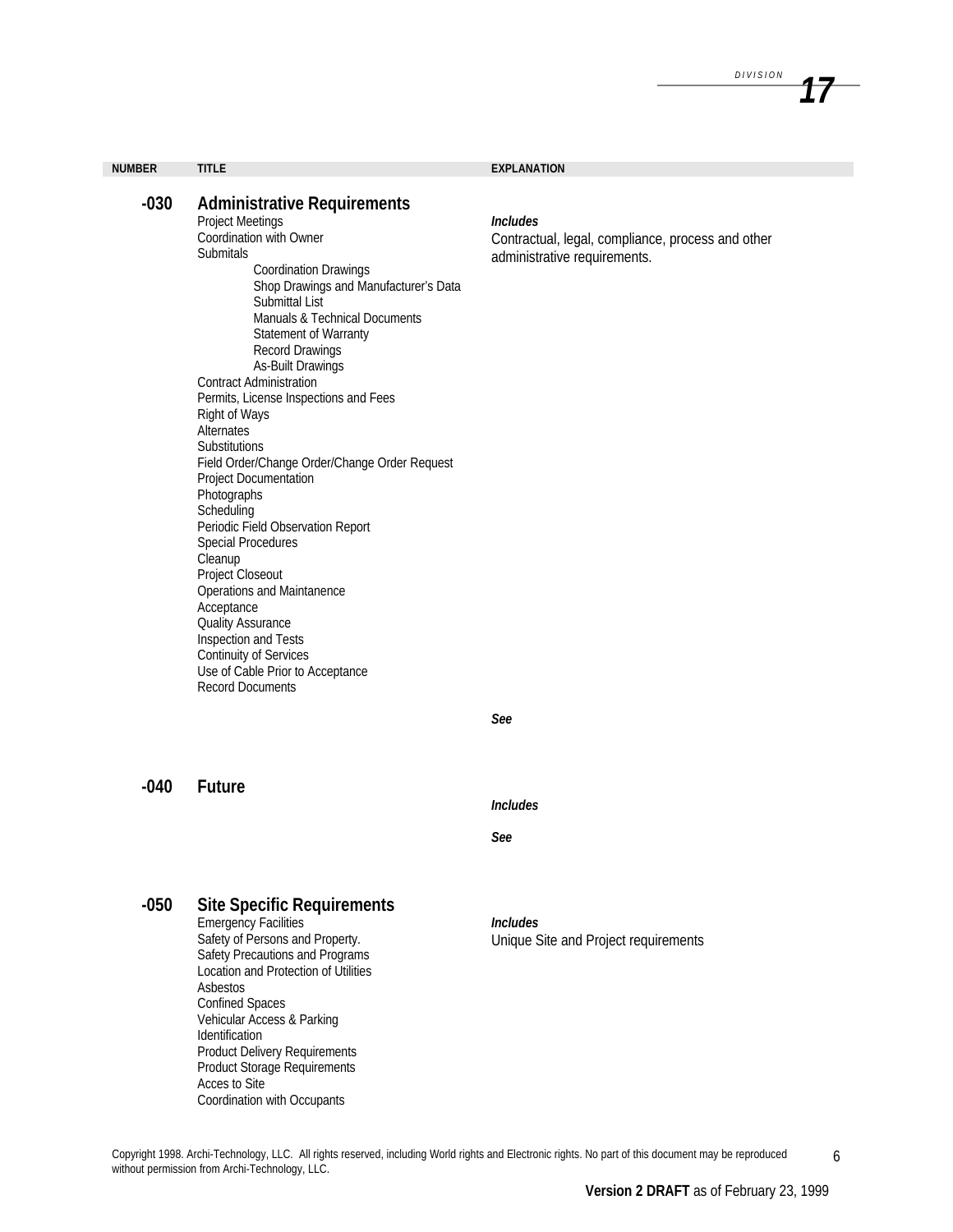*17*

| <b>NUMBER</b> | <b>TITLE</b>                                                                                                                                                                                                                                                                                                                                                                                                                             | <b>EXPLANATION</b>                                                                                                                                                                                                                |
|---------------|------------------------------------------------------------------------------------------------------------------------------------------------------------------------------------------------------------------------------------------------------------------------------------------------------------------------------------------------------------------------------------------------------------------------------------------|-----------------------------------------------------------------------------------------------------------------------------------------------------------------------------------------------------------------------------------|
|               | Use of Site<br>Project Trailors and Bathrooms<br><b>Temporary Utilities</b><br>Sineage<br><b>Temporary Construction</b><br>Protecting Installed Systems and Construction<br>Deinstallation Abandoned Equipment and Materials                                                                                                                                                                                                             |                                                                                                                                                                                                                                   |
|               |                                                                                                                                                                                                                                                                                                                                                                                                                                          | See                                                                                                                                                                                                                               |
| $-060$        | <b>Not Used</b>                                                                                                                                                                                                                                                                                                                                                                                                                          | <b>Includes</b><br>See                                                                                                                                                                                                            |
| $-070$        | <b>Not Used</b>                                                                                                                                                                                                                                                                                                                                                                                                                          | <b>Includes</b>                                                                                                                                                                                                                   |
|               |                                                                                                                                                                                                                                                                                                                                                                                                                                          | See                                                                                                                                                                                                                               |
| $-080$        | <b>Project Management and Quality</b><br><b>Assurance Requirements</b><br>On Site/Off Site<br>Full Time/Part Time<br><b>Weekly Meetings</b><br>Progress Reports<br><b>Quality Assurance Reports</b><br>Field Order/Change Order Management<br>Sequencing and Scheduling<br><b>Cutover Planning and Management</b><br>Training Planning Management<br>Record Copy and As-built Documentation<br>Migration or Move Planning and Management | <b>Includes</b><br>Services required to manage project installation and construction<br>process and to provide quality assurance for all aspects of the<br>project.<br>See<br>All Division 17 sections and front end requirements |
| $-090$        | <b>Cable Documentation System</b><br>Hard Copy<br>Line Cards<br>Electronic copies<br><b>CAD Standards</b><br><b>Ongoing Maintenance</b><br>Database Systems<br>Web Based Systems<br>Initialization                                                                                                                                                                                                                                       | <b>Includes</b><br>Requirement for cable documentation including hard copy and<br>electronic requirements as well as hardware and software systems.<br>See                                                                        |

**Version 2 DRAFT** as of February 23, 1999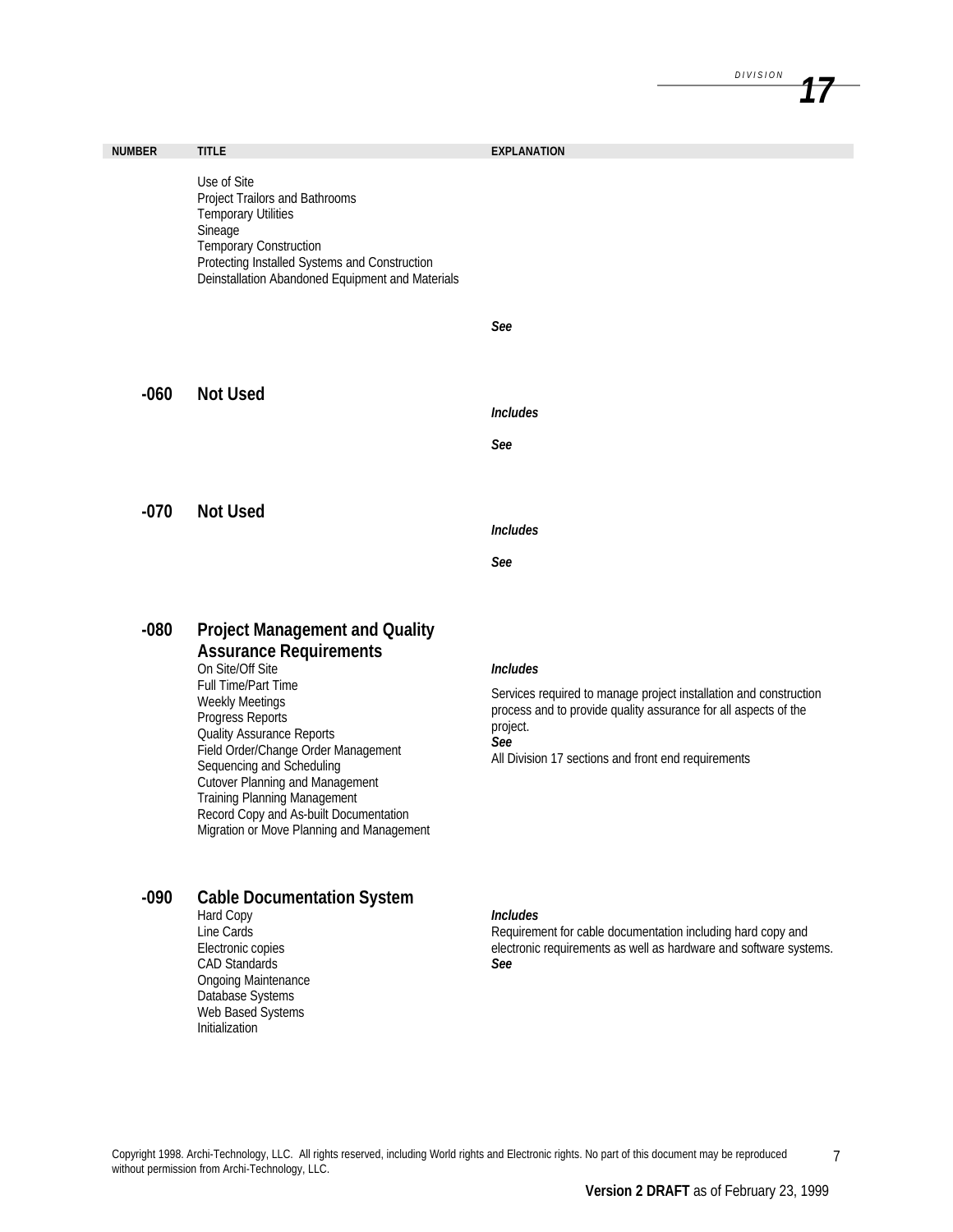| <b>NUMBER</b> | <b>TITLE</b> | <b>EXPLANATION</b>                                                                                                                                                                                                                                                                                                                                                       |
|---------------|--------------|--------------------------------------------------------------------------------------------------------------------------------------------------------------------------------------------------------------------------------------------------------------------------------------------------------------------------------------------------------------------------|
|               |              | 17030 for coordination with Administrative Requirements - Submittals<br>17170 for coordination with testing Identification and administration<br>17270 for coordination with testing Identification and administration<br>17370 for coordination with testing Identification and administration<br>17470 for coordination with testing Identification and administration |
|               |              | 17570 for coordination with testing Identification and administration<br>17190 for coordination with support<br>17290 for coordination with support<br>17390 for coordination with support<br>17490 for coordination with support                                                                                                                                        |
|               |              | 17590 for coordination with support                                                                                                                                                                                                                                                                                                                                      |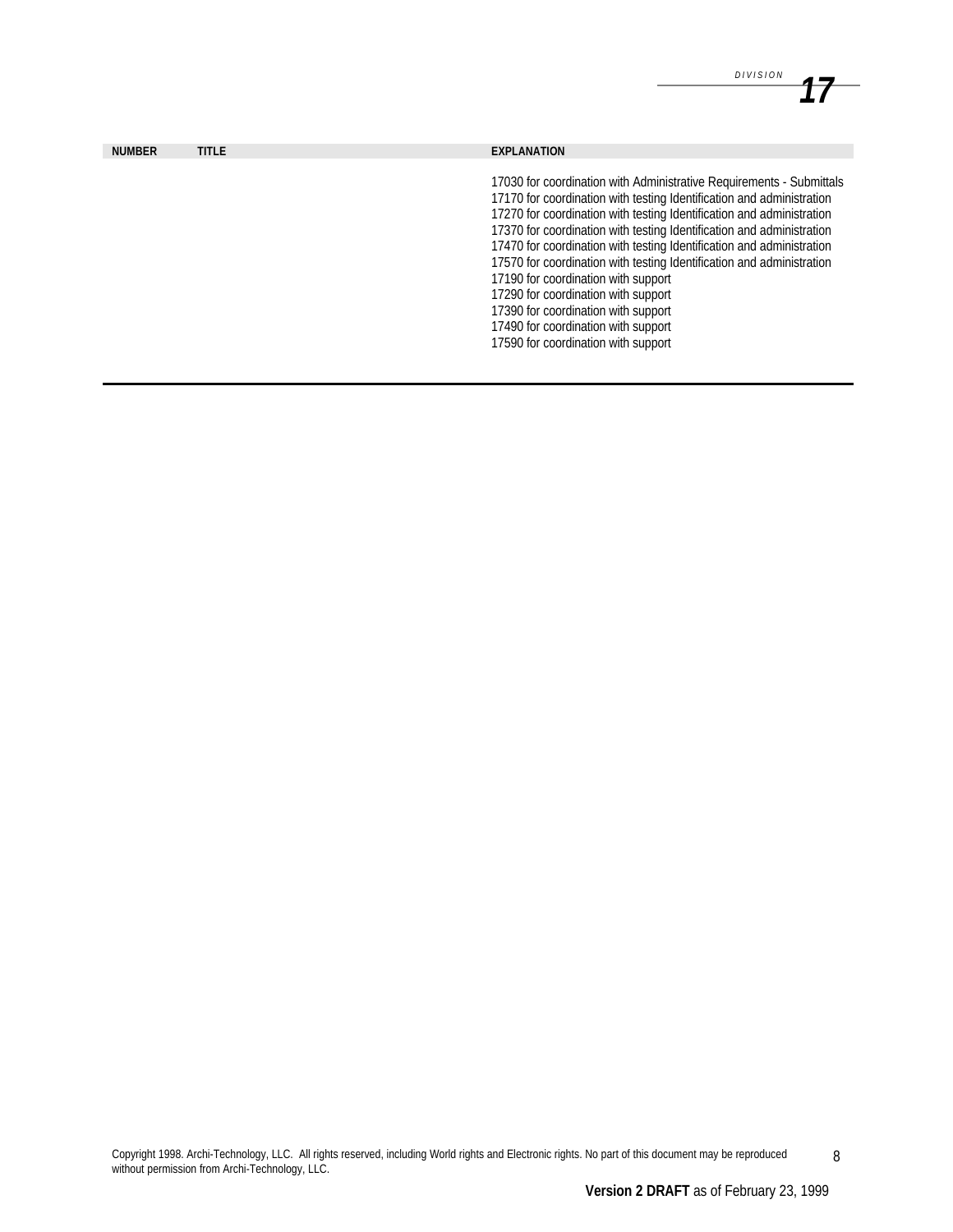| <b>NUMBER</b> |  |  |
|---------------|--|--|

**NUMBER 2008 12:00 TITLE** 

# **17100 CABLE PLANT**

# **-110 Communication Equipment Rooms**

Equipment Racks/Cabinets/Shelves Cable management – Vertical & horizontal Patch Panels Optical Fiber Panels Termination Blocks Aluminum Ladder Rack Tie Wraps D rings and T Posts Grounding Bars Power Strips Rack Mounted UPS Copper Patch Cords Fiber Patch Cords

# **-120 Main Distribution Frames and Service Entrances**

Lightning Protection Special Grounding Requirements Distribution Frames Steel Ladder Rack Optical Fiber Splice Bays and Trays Fiber Pigtails Demarcation Requirements

# **-130 Interior Communication Pathways**

Wireways **Sleeves** Metallic Surface Raceways Non-Metallic Surface Raceways Cable Trays Cable Hangers and Supports Tie Wraps Supporting Strand Measuring tapes and pull lines Innerduct - Corrugated

#### *Includes*

Equipment and materials required to fit out the CER to allow it to support all associated serving zones and connect it to a CERB and/or Star Center.

#### *See*

17130 for coordination with interior pathways and riser paths 17150 for coordination with backbone requirements 17160 for coordination with horizontal cabling 17120 for coordination with entrances and demarcations 17200 for coordination with LAN requirements 17300 for coordination with voice requirements 17400 for coordination with video requirements 17500 for coordination with WAN & Dial Tone requirementss 17600 for coordination with CER & WS AMEP Requirements 17700 for coordination with other low voltage system requirements 17800 for coordination with other commodities

#### *Includes*

Equipment and Materials required at a building entrance and at a main distribution frame.

#### *See*

17110 for Coordination with CER's 17300 for coordination with voice requirements 17500 for Demarcations 17140 for Entrance Locations 17150 for Backbone Cabling 17130 for interior pathways

#### Conduits *Includes*

Interior pathway and opening requirements to support technology cable plant and systems.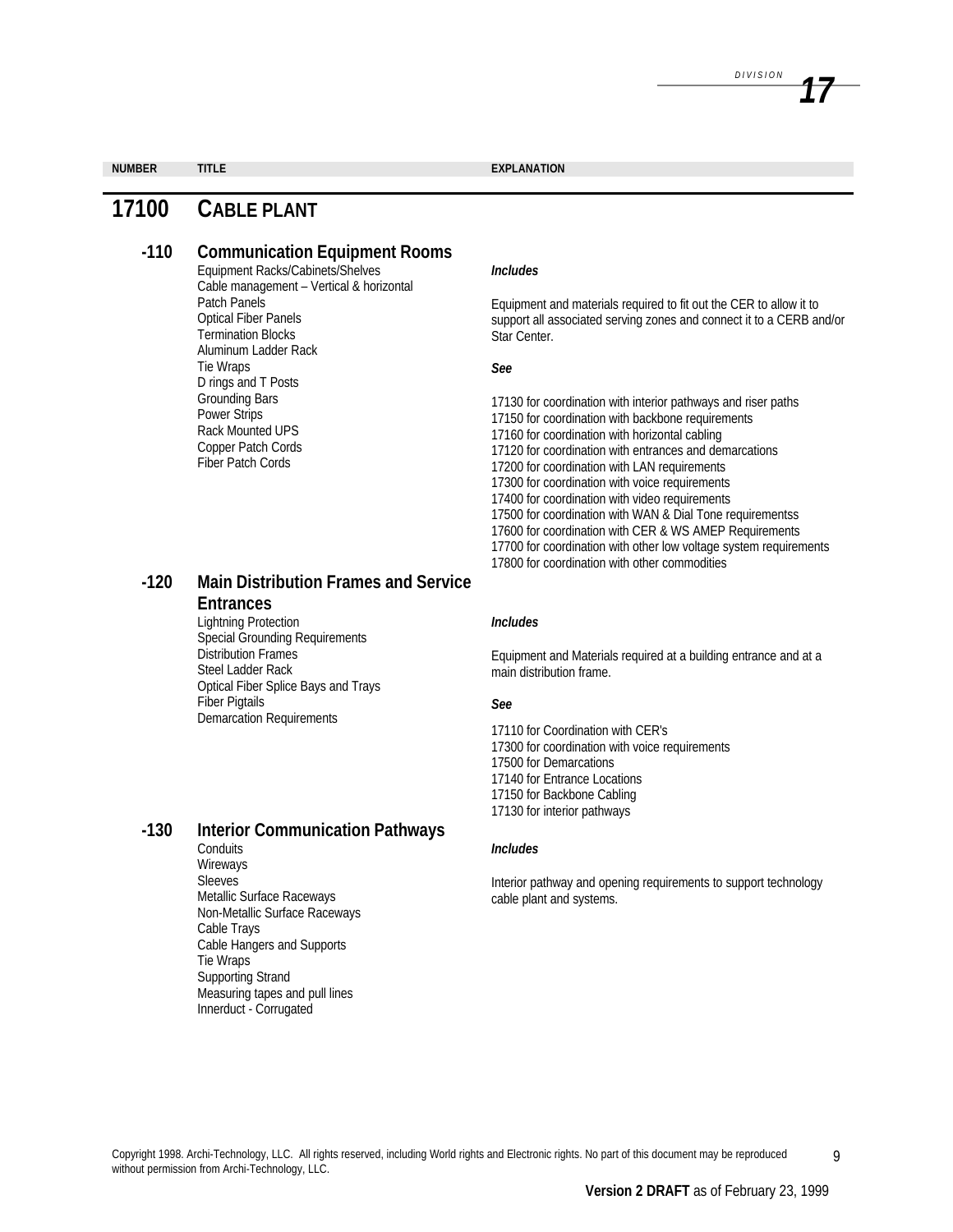*17*

**NUMBER TITLE EXPLANATION**

*See*

17790 for fire systems

17160 for coordination with horizontal cabling

17150 for coordination with backbone cabling

17200 for coordination with LAN requirements

17300 for coordination with voice requirements 17400 for coordination with video requirements

- 17500 for coordination with WAN & dial tone requirementss
- 17700 for coordination with other low voltage systems

17800 for coordination with commodities

#### **-140 Exterior Communication Pathways** Conduits – PVC, fiberglass, metal and aluminum

Manholes Manhole Racking and ladders Hand-holes Utility Poles Tunnels Supporting Strand Conduit Supports (Private/DOT Bridges) Heavywall InnerDuct Restoration Requirements Permits and Right of Ways Concrete and Reinforcements Requirements Warning Tape U Guard Anchoring Requirements Conduit plugs and caps

# **-150 Backbone Cabling Requirements**

Fiber Backbone- Inside Plant Copper Backbone –Inside Plant Fiber Backbone Outside Plant Copper Backbone Outside Plant Multi-pack cable for Satellite Downlink Coax Backbone **Taps** Fiber Connectors Coax Connectors Splice Cases and Vaults Splicing Modules Splicing Tape Splicing tie wraps Grounding Connectors (bonding) Bonding and Splicing consumables Straps and Supports Cable Cleaner Cable pulling lubricants

### *Includes*

Aerial Pathway and duct bank requirements *See*

17150 for coordination with backbone requirement 17400 for coordination with video requirements 17500 for coordination with demarcation requirements 17700 for coordination with other low voltage systems 17790 for coordination with fire systems 17800 for coordination with commodities

#### *Includes*

Copper, fiber and coax, inside and outside plant requirements *See*

17120 for coordination with Building Distribution Frame 17130 for coordination with interior pathways 17140 for coordination with exterior pathways 17800 for coordination with commodities 17500 for coordination with demarcations 17210 for coordination with data requirements 17310 for coordination with voice requirements 17400 for coordination with voice requirements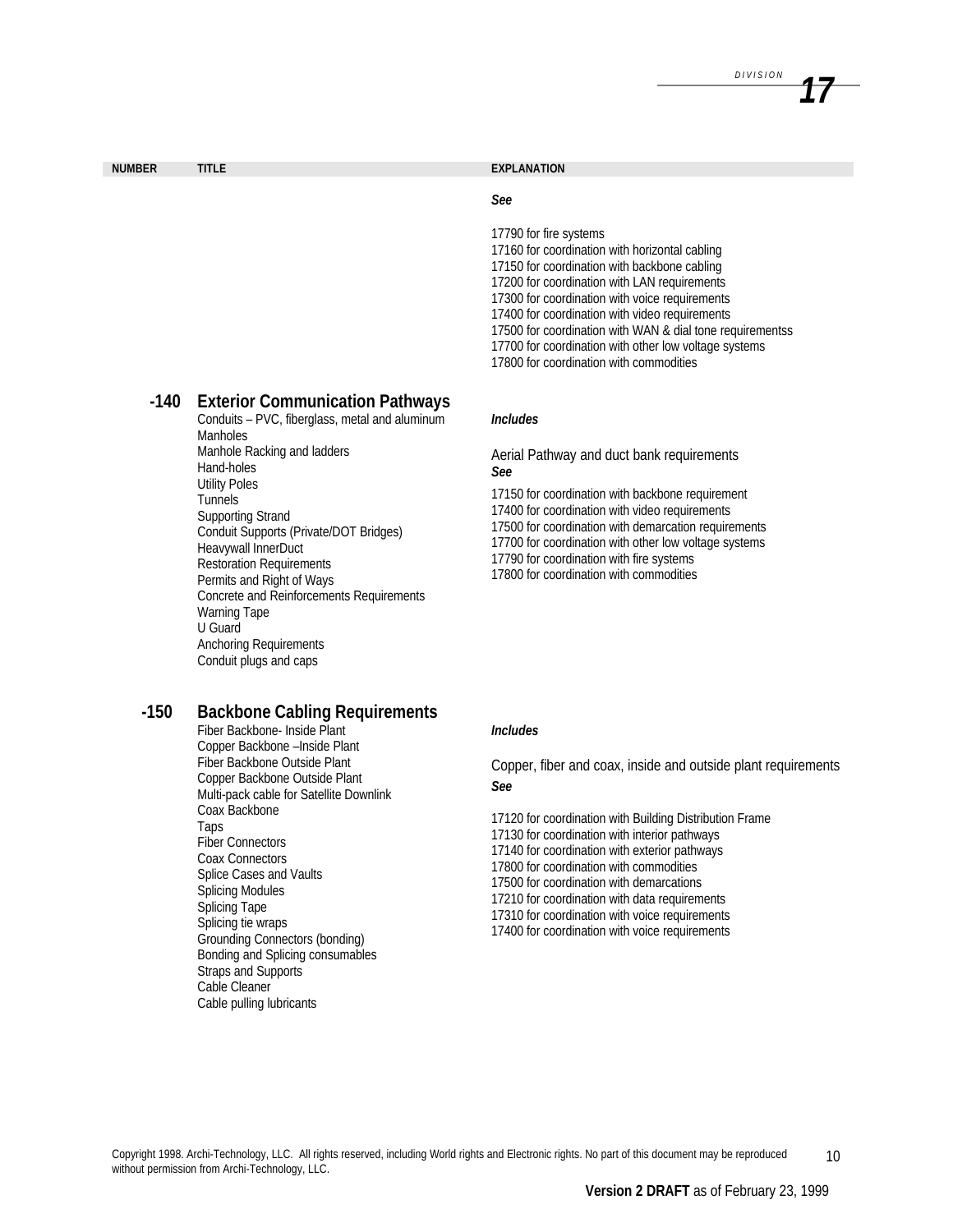#### **NUMBER TITLE EXPLANATION**

# **-160 Horizontal Cabling Requirements**

CAT 5/3 Plenum Cable CAT 5/3 PVC Cable Connectors/Couplers/Adapters Faceplates/Jacks Horizontal Fiber Cable RG6 Cable Horizontal Fiber Copper Station Cords Fiber Station Cords Coax Station Cords **Baluns** Adapters

# **-170 Testing, Identification and Administration**

Testing CAT 5 OTDR requirements Large Cable count test results Light Meter and Source Labeling Documentation/As-builts/Records

# **-180 Cutover & Training**

Cutover **Training** 

#### *Includes*

CER to Workstation or Device cable plant from existing CER termination equipment

#### *See*

17110 for coordination with CER 17800 coordinate with commodities 17230 for coordination with data requirements 17240 for coordination with data requirements 17320 for coordination with voice devices 17400 for coordination with video requirements 17500 for coordination with dedicated circuits 17700 for coordination with other low voltage systems 17650 for coordination computer labs 17660 for coordination with teleconferencing rooms 17670 for coordination auditoriums 17690 for coordination with exterior service requirements

#### *Includes*

Labeling and documentation requirements for cable plant infrastructure and pathways.

#### *See*

Line Cards 17150 for coordination with Backbone Cabling 17160 for coordination with Horizontal Cabling 17920 for coordination with Cable Management System 17130 for coordination with Interior Conduits 17110 for coordination with CER's 17140 for coordination with exterior pathways

#### *Includes*

Requirements for migration and first use.

#### *See*

17150 for coordination with backbone cabling 17160 for coordination with horizontal cabling 17170 for coordination with labeling and documentation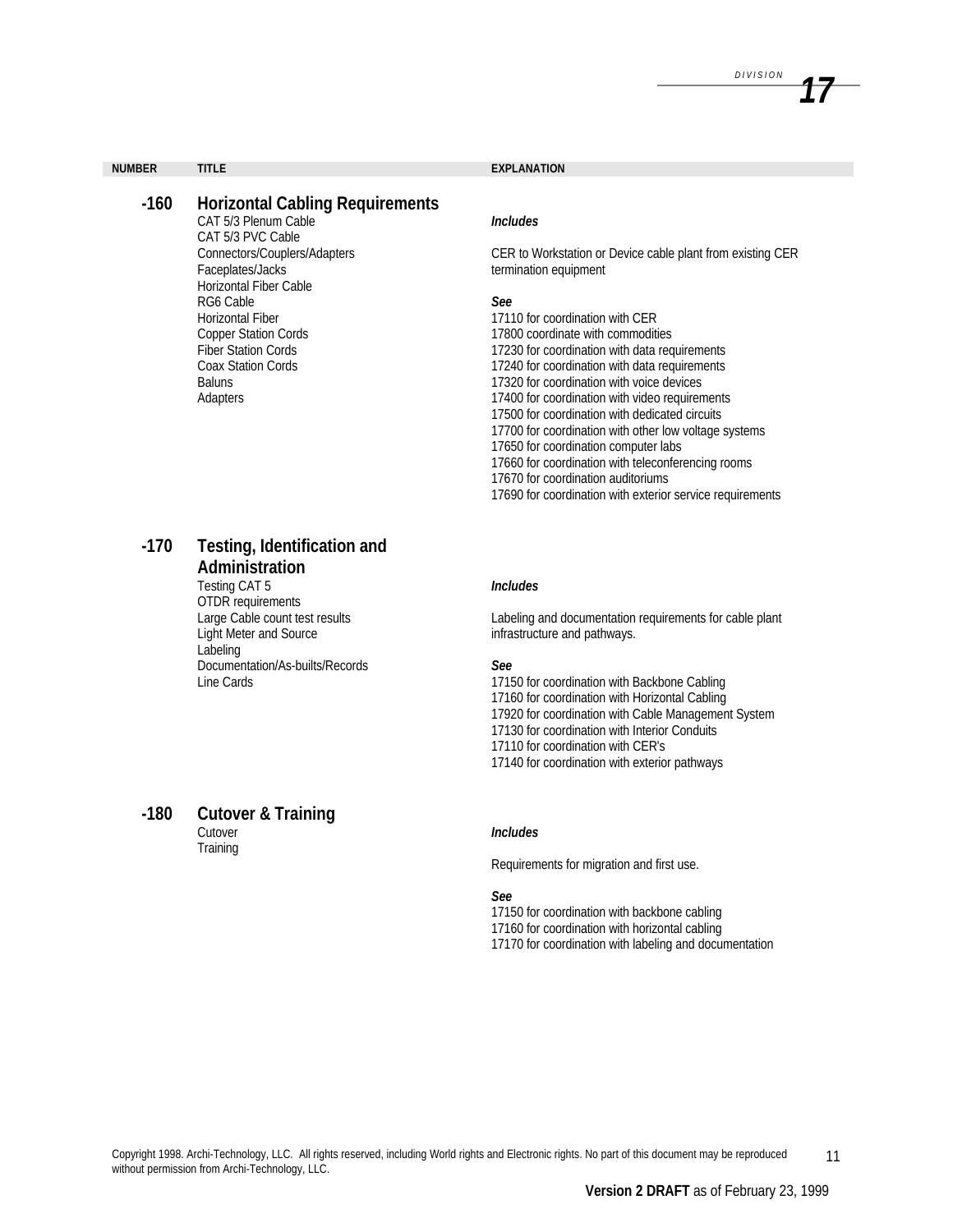| <b>NUMBER</b> | <b>TITLE</b>                                                             | <b>EXPLANATION</b>                                                                                                                      |
|---------------|--------------------------------------------------------------------------|-----------------------------------------------------------------------------------------------------------------------------------------|
| $-190$        | <b>Support &amp; Warranty</b><br>Support<br>Warranty Data<br>Spare Parts | <i><u><b>Includes</b></u></i><br>Defines support and warranty requirements for components and<br>systems<br>See<br>All of section 17100 |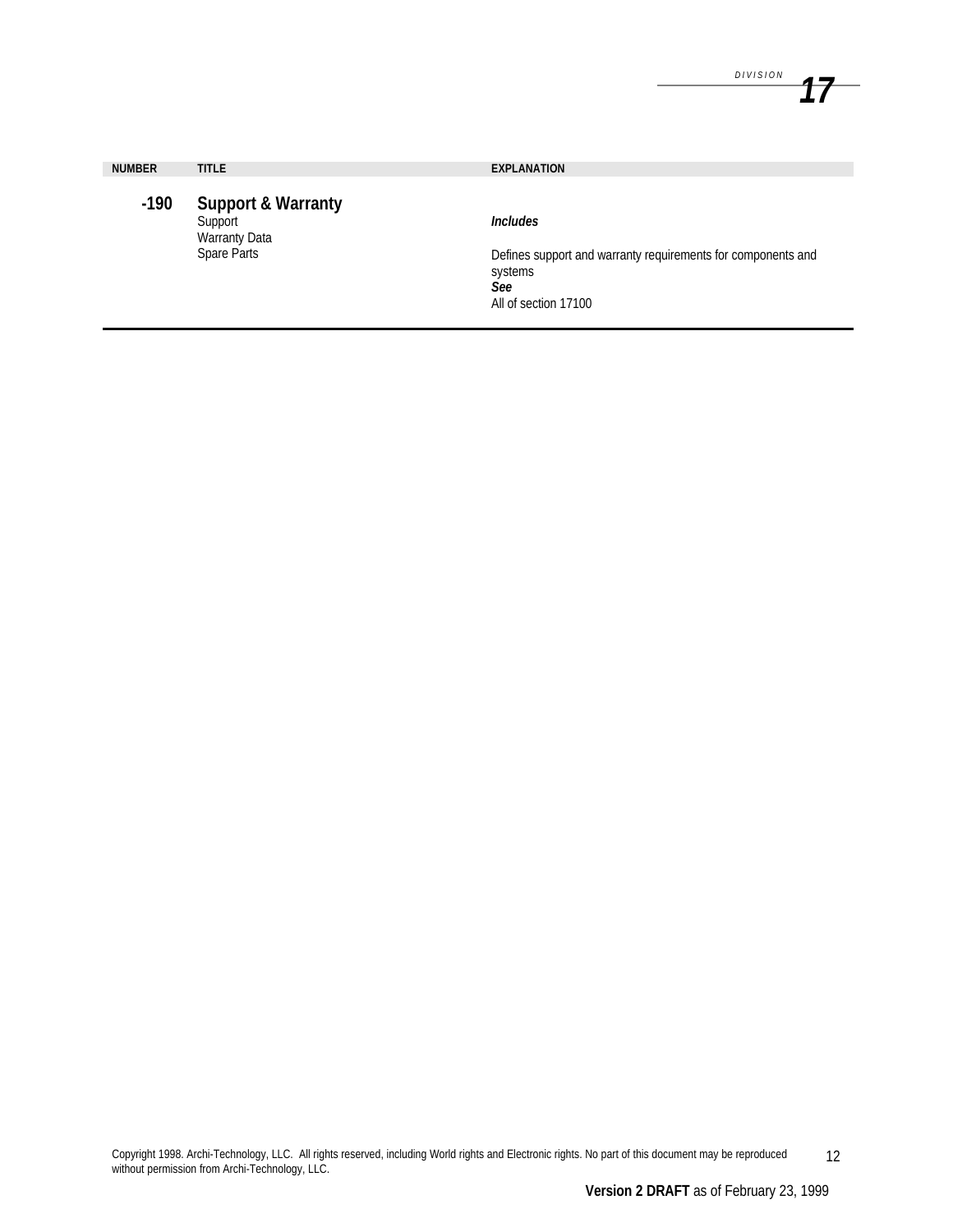#### **NUMBER TITLE EXPLANATION**

# **17200 DATA & LAN EQUIPMENT**

# **-210 Switches, Hubs and Routers**

ATM and Ethernet Switches Ethernet Hubs Token Ring Work Group Hubs Routers Firewalls

# **-220 Servers**

Processor Disk Storage Memory Network Interface Cards **Monitors** CD Rom 3.5" Disk Drive Tape Backup Anti-Virus Protection Keyboard and Mouse Server License NOS Management Station

# **-230 Workstations**

Processor Disk Storage Memory CD Rom 3.5" Disk Drive Network Interface Cards Fax/Modems PCM/CIA Cards Sound Card Scan Converters **Monitors** Keyboard and Mouse Operation System / License Anti-Virus Software

#### *Includes*

LAN electronics and other data equipment to support the data system backbone, device and circuit ports. *See*

17110 for coordination with CER

17150 for coordination with backbone cable plant

17160 for coordination with horizontal cable plant

- 17400 for coordination with Video Requirements
- 17500 for coordination with WAN
- 17600 for coordination with AMEP requirements
- 17800 for coordination with commodities

#### *Includes*

File servers, printer servers, fax servers and mail servers. *See* 17110 for coordination with CERs

17210 for coordination with Switches, hubs and routers 17800 for coordination with commodities

### *Includes*

Product and performance requirements for PC's and terminals. *See* 17160 for coordination with horizontal cabling 17430 for coordination with monitors 17680 for coordination with work station layout AMEP 17250 for coordination with printers 17350 for coordination with modems 17800 for coordination with commodities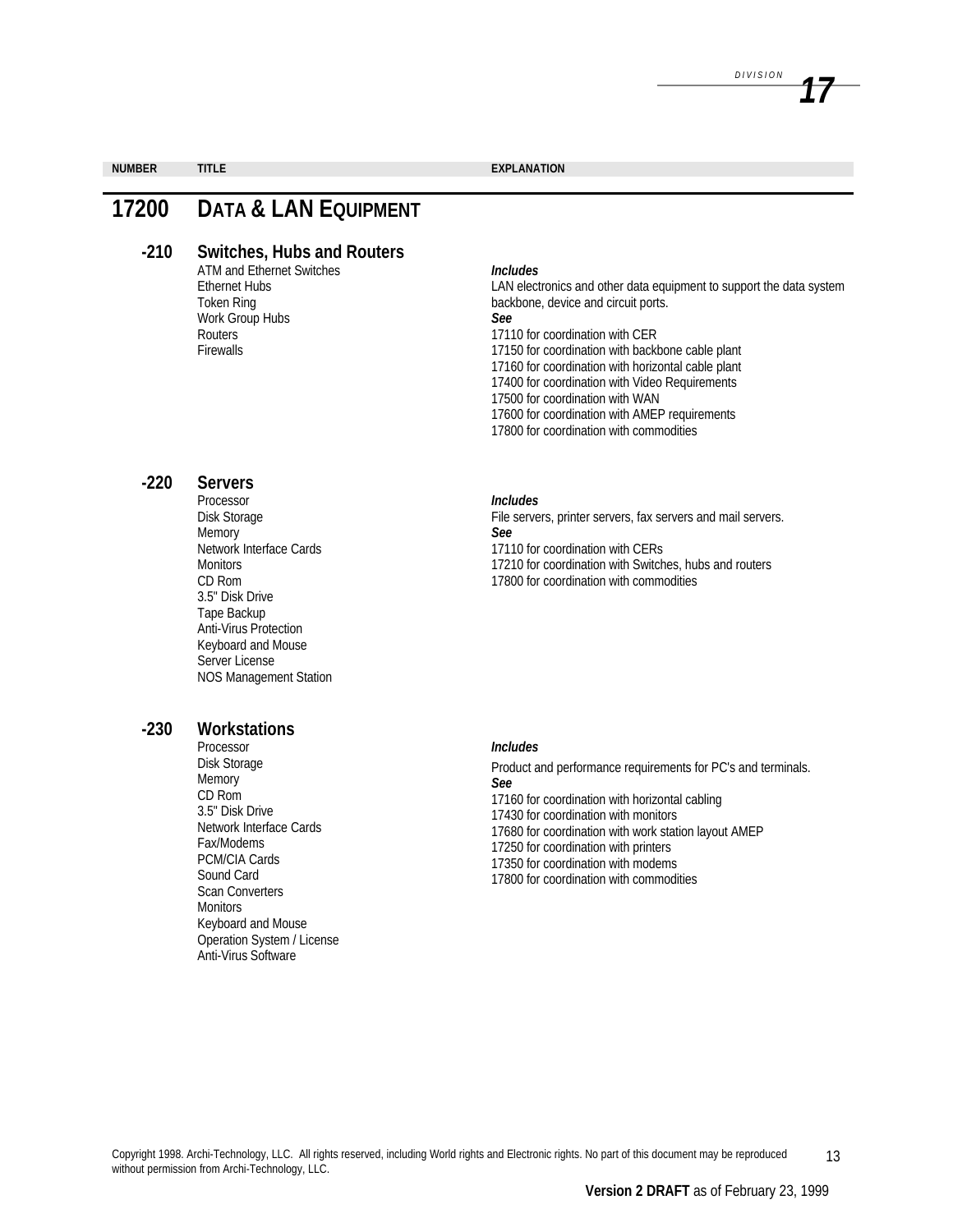| NUMBER | <b>TITLE</b>                                                                                                                                                                                                                                | <b>EXPLANATION</b>                                                                                                                                                                                                                 |
|--------|---------------------------------------------------------------------------------------------------------------------------------------------------------------------------------------------------------------------------------------------|------------------------------------------------------------------------------------------------------------------------------------------------------------------------------------------------------------------------------------|
| $-240$ | <b>Printers</b><br>Ink Jets<br>Laser Jets<br>Plotter<br><b>Color Printers</b><br><b>Printer Cartridges</b><br>Paper                                                                                                                         | <b>Includes</b><br>Product and Performance for printers and other output devices.<br>See<br>17160 for coordination with horizontal cabling<br>17230 for coordination with work stations<br>17800 for coordination with commodities |
| $-250$ | <b>Software and Supplies</b><br>Office Suite - Word Processor, Spreadsheet,<br>Database,<br><b>Presentation Software</b><br><b>Contact Manager</b><br>Internet Browser and Plugins<br>Imaging/Publishing<br>Client Software<br>Backup Tapes | <b>Includes</b><br>Product, version, quantity of user licenses requirements<br>See<br>17220 for coordination with Servers<br>17230 for coordination with Workstations<br>17280 for coordination with training                      |

# **-260 Miscellaneous Equipment**

Scan Converters Portable LCD Projection Unit **Scanner** CD Writer UPS (less than 10 KVA) **Transceivers** Media Converters

# **-270 Testing, Identification & Administration**

Asset/Inventory Management and Tagging Bar Coding Licenses **Testing** Naming Conventions Workstation Management Software Network Management Software

#### *Includes*

Internal and External devices not included with typical workstation. *See* 17220 for coordination with Servers 17230 for coordination with Workstations 17280 for coordination with training

#### *Includes*

Device, port and asset documentation requirements *See* 17210 for coordination with Switches, Hubs and Routers 17220 for coordination with servers 17230 for coordination with workstations 17240 for coordination with printers 17250 for coordination with software

17260 for coordination with misc. data equipment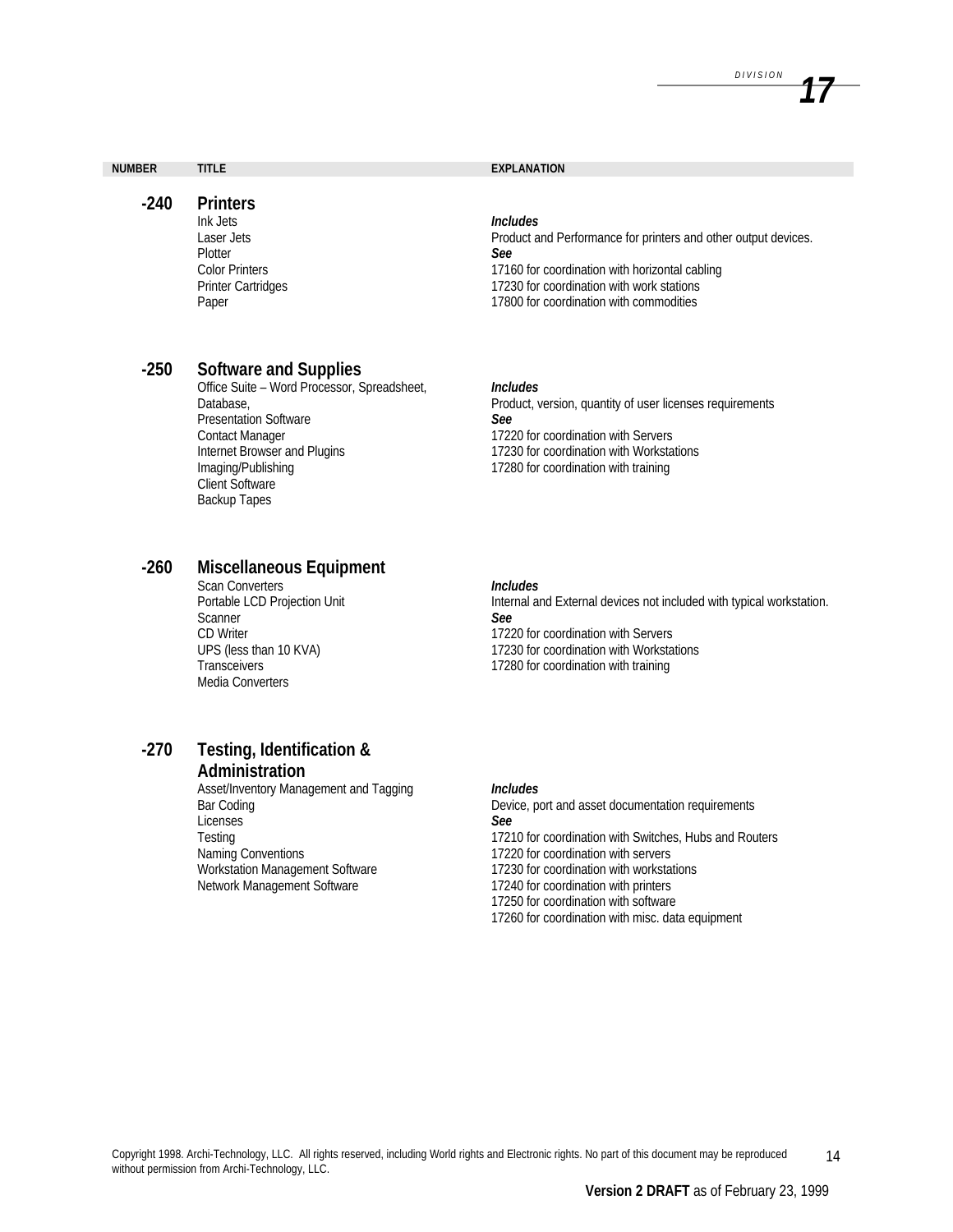| <b>NUMBER</b> | <b>TITLE</b>                                                                                                                                                                            | <b>EXPLANATION</b>                                                                                                                                                                                                                                                                                                                                                                                  |
|---------------|-----------------------------------------------------------------------------------------------------------------------------------------------------------------------------------------|-----------------------------------------------------------------------------------------------------------------------------------------------------------------------------------------------------------------------------------------------------------------------------------------------------------------------------------------------------------------------------------------------------|
| $-280$        | <b>Cutover and Training</b><br>Network Management<br><b>Workstation Management</b><br><b>Application Training</b><br><b>Operating System Training</b><br>Server Administration Training | <i><u><b>Includes</b></u></i><br>Acceptance Criteria and Training requirements for data and LAN<br>systems.<br>See<br>17210 for coordination with Switches, Hubs and Routers<br>17220 for coordination with servers<br>17230 for coordination with workstations<br>17240 for coordination with printers<br>17250 for coordination with software<br>17260 for coordination with misc. data equipment |

# **-290 Support and Warranty**

On Site Advance Replace Spare Parts **Staffing** Experience **Location** 

*Includes* Ongoing support and warranty requirements *See* All of section 17200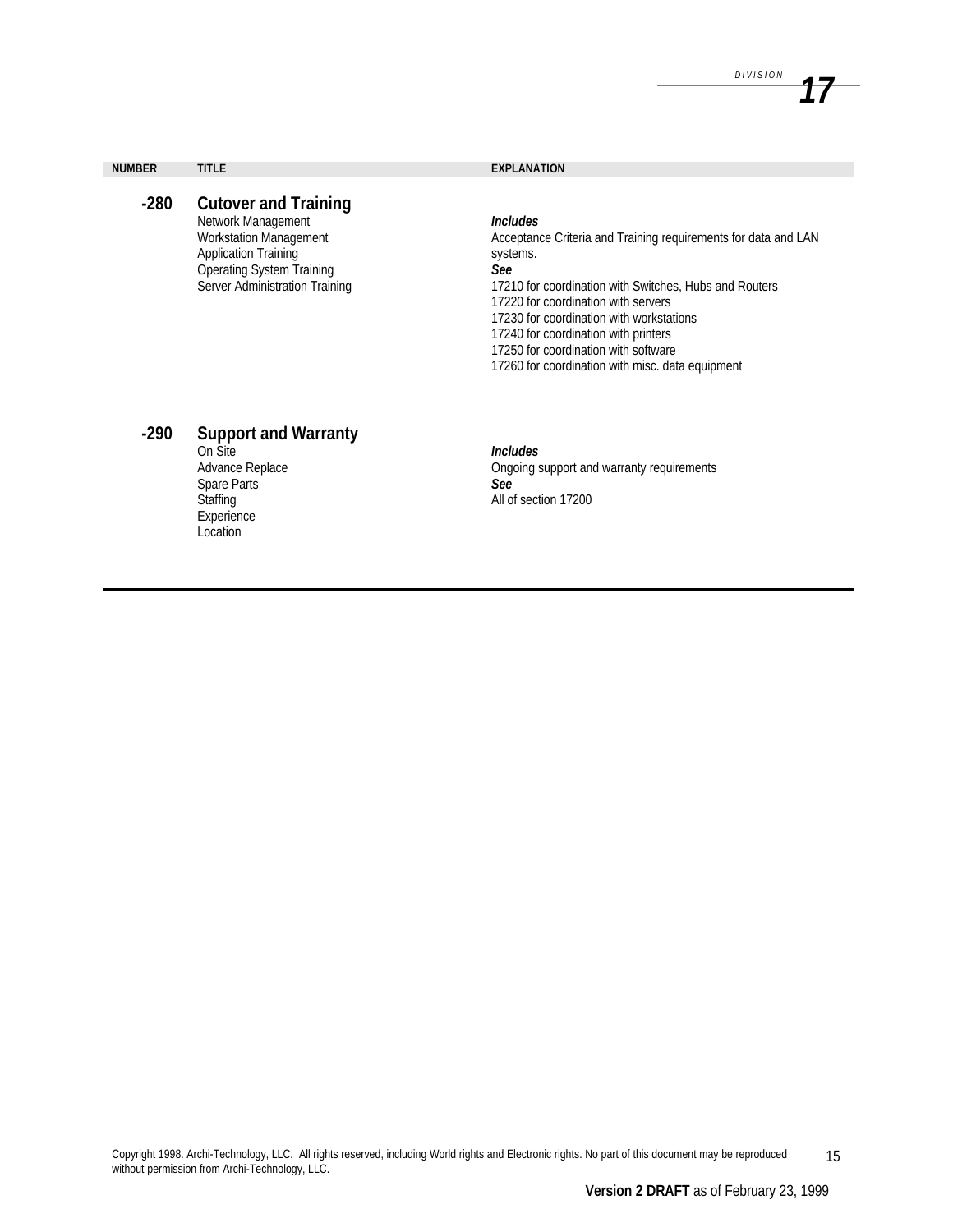| <b>NUMBER</b> | <b>TITLE</b>         | EXPLANATION |
|---------------|----------------------|-------------|
|               |                      |             |
| 17300         | <b>VOICE SYSTEMS</b> |             |

# **-310 PBX and Remote Nodes**

Trunk/Circuit Ports Backbone Ports (INL) Device Ports Music on hold<br>Special Services

#### *Includes*

Product, Performance and capacity requirements for telephone devices, backbone (INL connections) and circuits. *See*

17110 for coordination with CERs

17150 for coordination with backbone cabling

17320 for coordination with voice devices

17330 for coordination with voice messaging system

17500 for coordination with WAN and Circuits

17700 for coordination with other low voltage systems

17800 coordinate with commodities

# **-320 Telephone Sets, Faxes and Modems**

Attendant Station DSS Telephone Faxes Modems Dedicated Dial-in Support Modem DDC Controls - Modems Security and fire system Dial Tones Elevator Phones Blue Lights Security Phones Door Phones Parking Lot Gate Phones Temporary Trailer Phones Pay Phones Kiosk Automated Teller Machines Connection to Paging System Wireless Cellular Conference Phones PSC

# **-330 Voice Messaging Systems**

Auto Attendant Voice Mail Boxes Fax Back System Message on hold

#### *Includes*

Requirements for all voice system devices – digital and analog and interior and exterior.

*See*

17130 for coordination with interior pathways 17140 for coordination with exterior pathways 17160 for coordination with horizontal cabling 17220 for coordination with servers 17230 for coordination with work stations 17330 for coordination with voice mail 17340 for coordination with call accounting 17500 for coordination with WAN 17800 for coordination with commodities

#### *Includes*

Performance and capacity requirements for hardware and software for voice messaging and fax back systems. *See* 17320 for coordination with telephone sets 17800 for coordination with commodities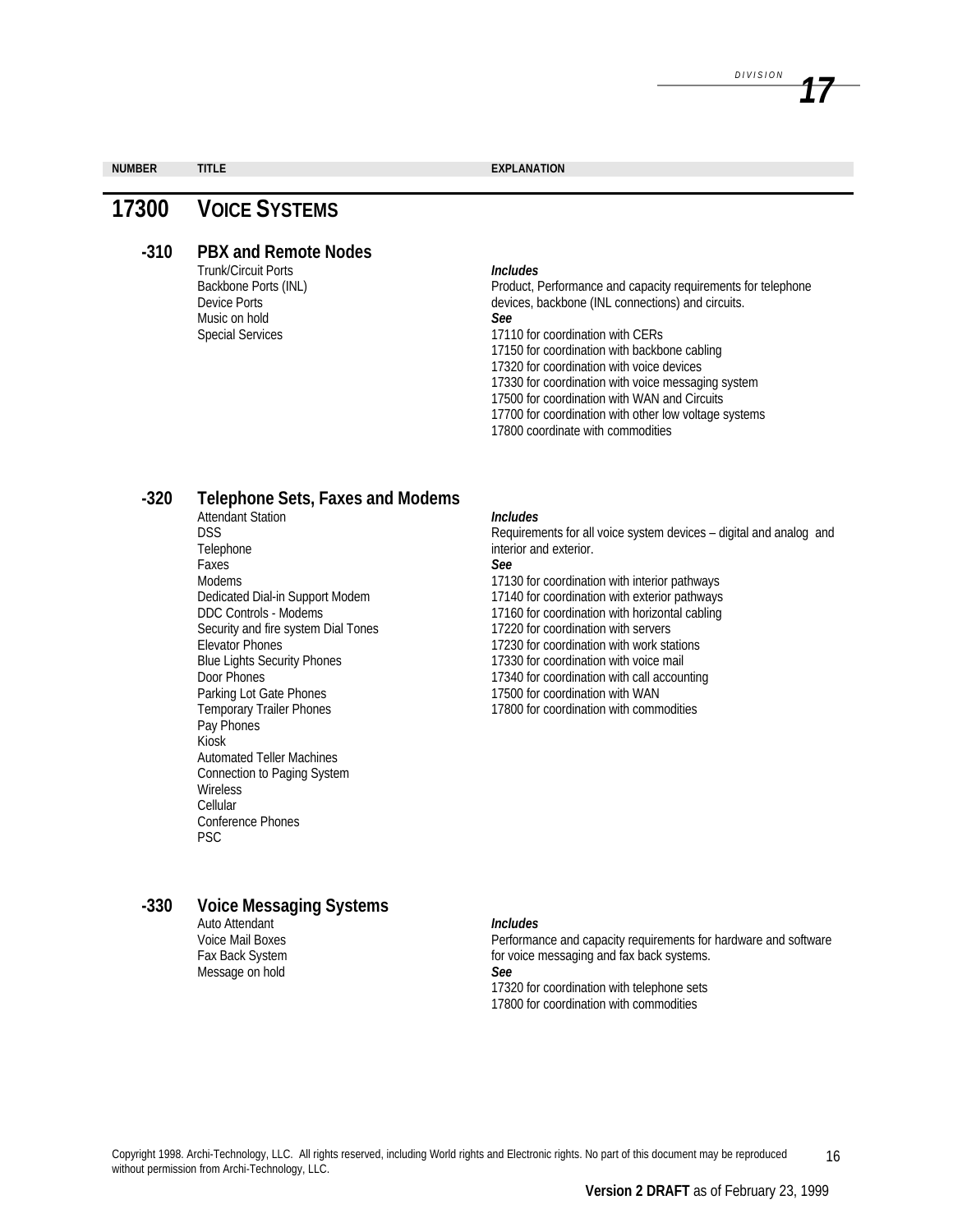| <b>NUMBER</b> | <b>TITLE</b>                                                                                    | <b>EXPLANATION</b>                                                                                                                            |
|---------------|-------------------------------------------------------------------------------------------------|-----------------------------------------------------------------------------------------------------------------------------------------------|
| $-340$        | <b>Call Accounting Requirements</b><br>Hardware<br>Software<br>Reporting requirements<br>output | <i><u><b>Includes</b></u></i><br>Hardware and/or software for call accounting application<br>See<br>17310 for coordination with PBX interface |
| $-350$        | <b>ACD/Call Center Requirements</b><br><b>ACD Control Cabinet</b><br>ACD Console                | <b>Includes</b><br>Performance, functionality, features and Port capacity for ACD sets                                                        |

Performance, functionality, features and Port capacity for ACD sets, console and main cabinet.

*See* 17200 for coordination with Data system interface 17500 for coordination with WAN Circuits and Dial Tone 17610 for coordination with CER AMEP requirements 17680 for coordination with Workstation Space

### **-360 Miscellaneous Items**

ACD Sets

Headsets Radio for Music on Hold Refurbishing requirements

#### *Includes*

Attachments and other commodity based items and service for voice devices.

*See*

17320 for coordination with telephone sets 17250 for coordination with applications

# **-370 Testing, Identification and Administration**

**Testing** Labeling **Administration** ADA Sineage Directory Services – Organization White Pages Yellow Pages

#### *Includes*

Testing for PBX, voice messaging, auto attendant, ACD and set templates and other labeling requirements and ADA Signage requirements and publishing of phone numbers. *See*

17310 for coordination with PBX installation and crossconnect documentation 17320 for coordination with telephone sets

17330 for coordination with voice messaging 17350 for coordination with with ACD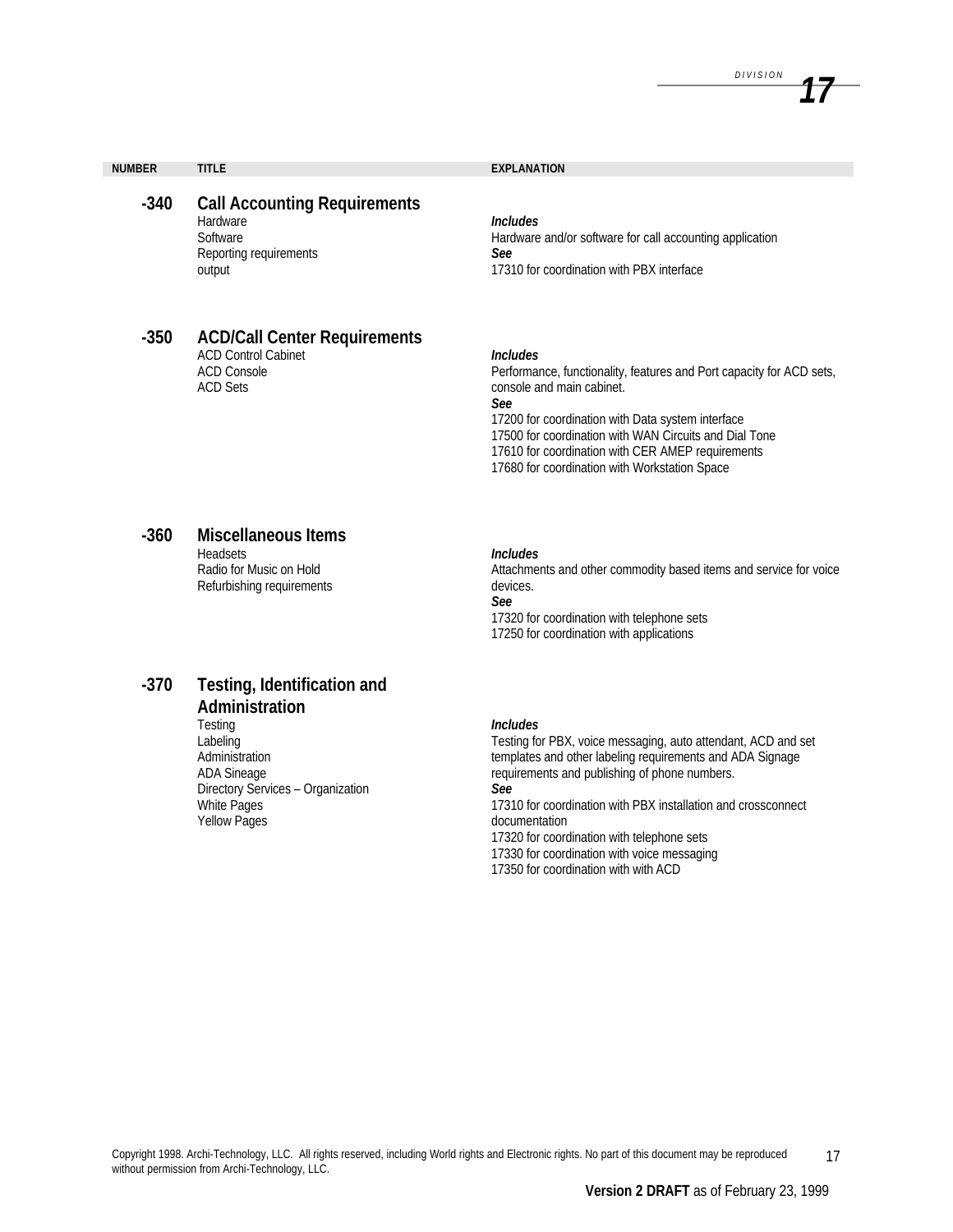| <b>NUMBER</b> | <b>TITLE</b>                                                                                                                                                     | <b>EXPLANATION</b>                                                                                                                                                                                                                                                               |
|---------------|------------------------------------------------------------------------------------------------------------------------------------------------------------------|----------------------------------------------------------------------------------------------------------------------------------------------------------------------------------------------------------------------------------------------------------------------------------|
| $-380$        | <b>Cutover and Training</b><br>Cutover - Parallel or Flash<br>Telephone Use<br>Voice Mail System Use<br><b>ACD Set Training</b><br>Dial tone and Circuit Cutover | <i><u><b>Includes</b></u></i><br>Device and System Training and Cutover Requirements<br>See<br>17310 for coordination with PBX installation<br>17320 for coordination with telephone sets<br>17330 for coordination with voice messaging<br>17350 for coordination with with ACD |

### **-390 Support and Warranty**

Follow-up Training Spare Parts On-Site Support Warranty **All sections** in 17300.

*Includes* Support, response time, spares for systems and devices. See<br>All sections in 17300.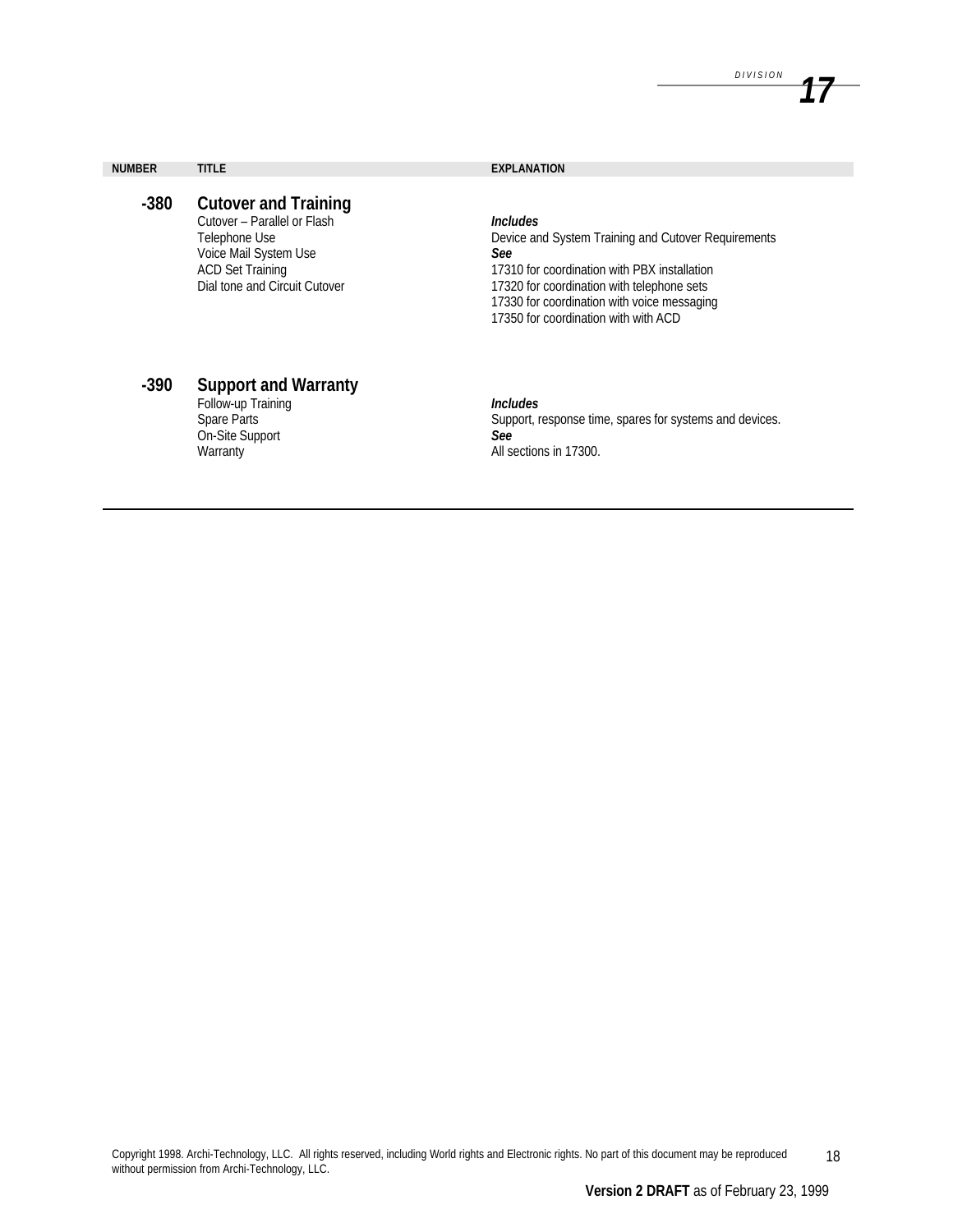| <b>NUMBER</b> | EXPLANATION |
|---------------|-------------|

# **17400 VIDEO/AUDIO SYSTEMS**

# **-410 Control and Headend Equipment**

Signal Processor **Modulators Demodulators Combiners** Amplifiers Fiber Optic Transmitters/Receivers Control Systems Chassis, Cards, Programming Control Panels Rack, Cabinets Patch Panels, Connectors and Cables Auto Playback equipment

#### *Includes*

Centralized control and processing equipment. *See* 17110 coordination with CER 17130 coordination with interior pathways 17140 coordination with exterior pathways 17150 coordination with backbone cabling 17160 coordination with horizontal cabling 17560 for coordination with WAN services 17610 for coordination with CER electric 17640 for coordination with CER UPS requirements 17800 coordination with commodities

# **-420 Production and Teleconferencing Equipment**

Cameras Channel Elimination Filters Codec for Video Teleconferencing

#### *Includes*

Active use devices for dynamic production and connections. *See* Intercom set 17430 for coordination with monitors

17440 for coordination with Audio

17450 for coordination with downlink and uplink

### **-430 Monitors, VCR's and Projection Equipment**

Televisions **Monitors** Scan Converters Mounting Brackets VCR's Laser Disks DVD's Video Graphics Projector Slide Projectors Video Projection Units and Mirrors Line Doublers Flat Screen Monitors Movie Projectors Overhead Projectors Portable Carts

#### *Includes*

Playback and Projection and Display equipment *See*

17680 for coordination with workstation layout 17130 for coordination with interior pathways 17160 for coordination with horizontal cabling 17230 for coordination with workstation 17420 for coordination with production equipment 17660 for coordination with teleconferencing rooms 17670 for coordination with auditoriums 17800 for coordination with commodities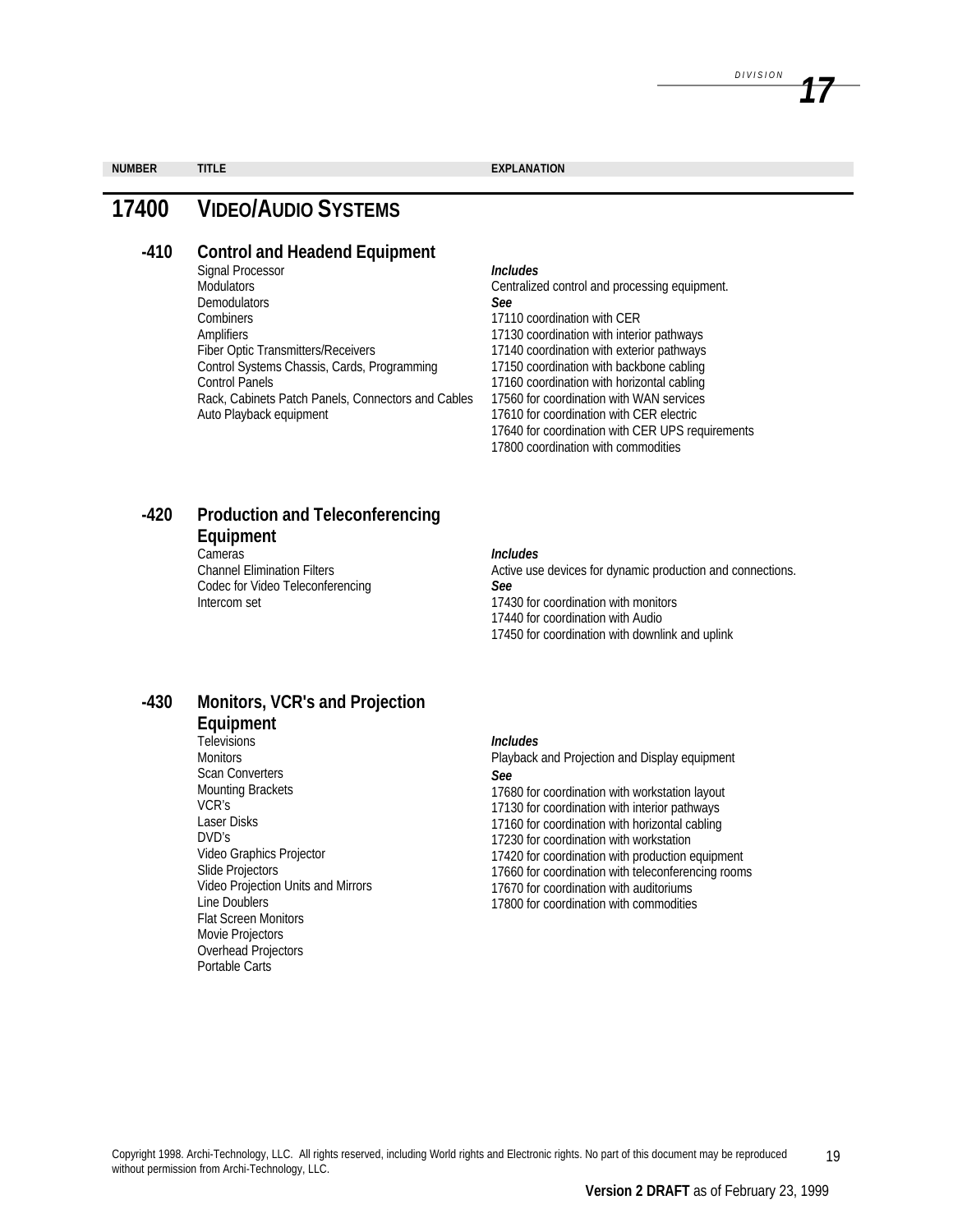#### **NUMBER TITLE EXPLANATION**

# **-440 Audio Equipment**

Amplifiers Audio Distribution Amps Ceiling Speakers **Equalizers** Feedback Eliminator Wireless microphones (Lavaliere and Hand Held) Microphone stands Lectern Microphones Listening assistance transmitter/emitter Listening assistance receivers Program Speakers Surround Speakers **Subwoofers** Surround Sound Processors Automatic gain control Remote controlled Switches Buffer Amplifiers Mixers

#### *Includes*

Sound and Audio Requirements *See* 17130 for coordination with interior pathways 17160 for coordination with horizontal cabling 17410 for coordination with control and headend 17420 for coordination with production equipment 17430 for coordination with monitors and playback 17620 for coordination with AV control room AMEP 17660 for coordination with teleconferencing room 17670 for coordination with auditoriums 17690 for coordination with exterior services

## **-450 Satellite System**

Receiver De-Scramblers Satellite Dish Motor Arm Feed Horn C Band LNB's Ku Band LNB's Servo Motor Uplink Location Requirements

## **-460 Software and Supplies**

Retrieval Systems **Titles** System management consoles Audio Cassettes Video Cassettes Training Videos Educational Programs

#### *Includes*

Downlink and Uplink facilities. *See* 17110 for coordination with CER 17130 for coordination with interior pathways 17140 for coordination with exterior pathways 17150 for coordination with backbone cabling 17410 for coordination with control and headend 17420 for coordination with production equipment 17690 for coordination with exterior services 17800 for coordination with commodities

#### *Includes*

System management tools and video/audio tapes, libraries and media storage *See* 17860 for coordination with Media Storage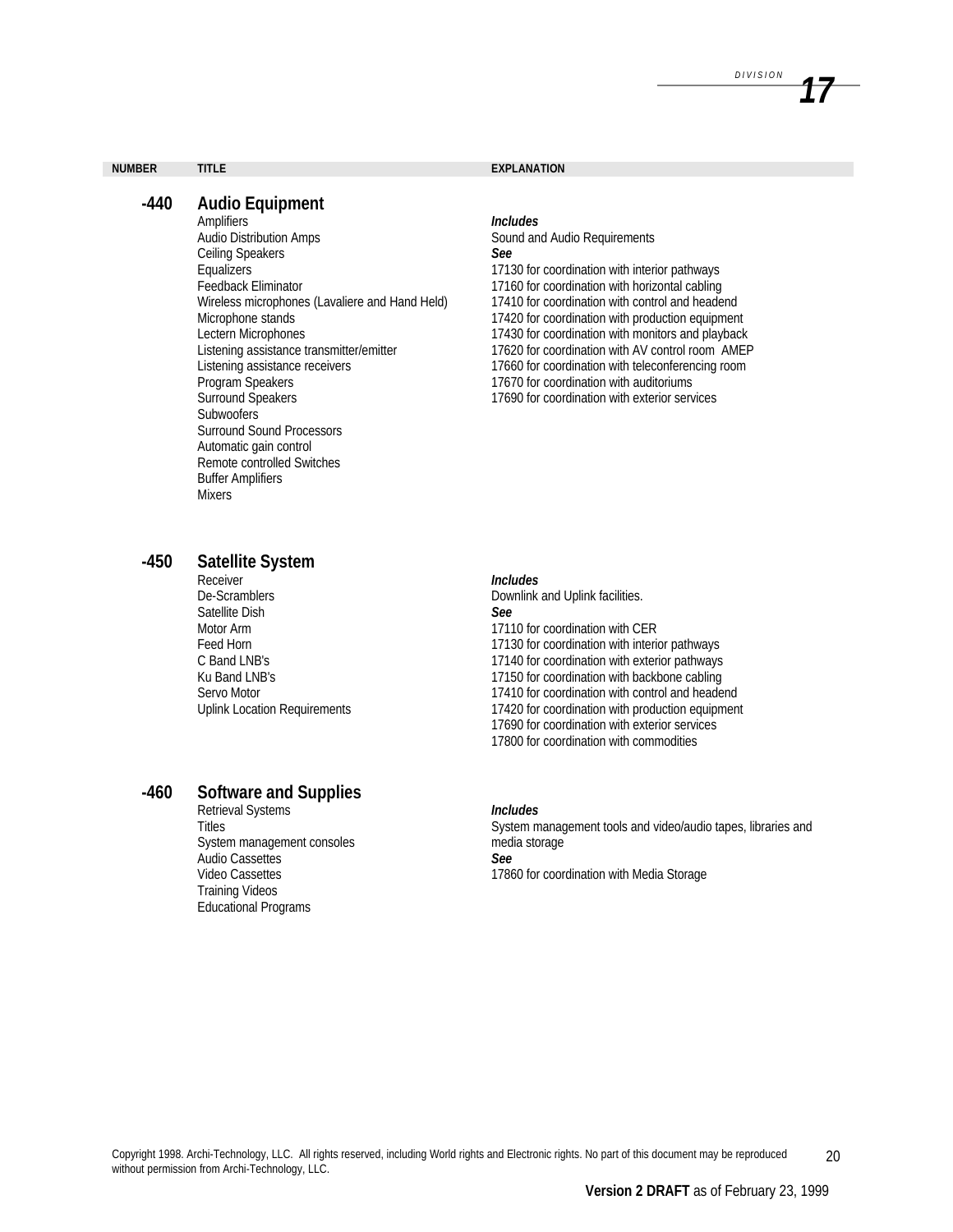| <b>NUMBER</b> | <b>TITLE</b>                                                                                              | <b>EXPLANATION</b>                                                                                                             |
|---------------|-----------------------------------------------------------------------------------------------------------|--------------------------------------------------------------------------------------------------------------------------------|
| -470          | Testing, Identification and<br>Administration<br>Testing<br>Labeling<br>As-Built and System Documentation | <b>Includes</b><br>System and device testing, labeling and documentation requirements<br>See<br>17920 Cable Management System  |
| $-480$        | <b>Cutover and Training</b><br>Cutover<br>Training                                                        | <b>Includes</b><br>System activation, first use, system training and device training for<br>17400<br>See<br>All 17400 Sections |
| $\mathbf{A}$  | Concerted and Manuautri                                                                                   |                                                                                                                                |

# **-490 Support and Warranty**

Support **Warranty** Spare Parts Response

# *Includes*

Response time, spare parts, help numbers and warranty requirements *See* All 17400 Sections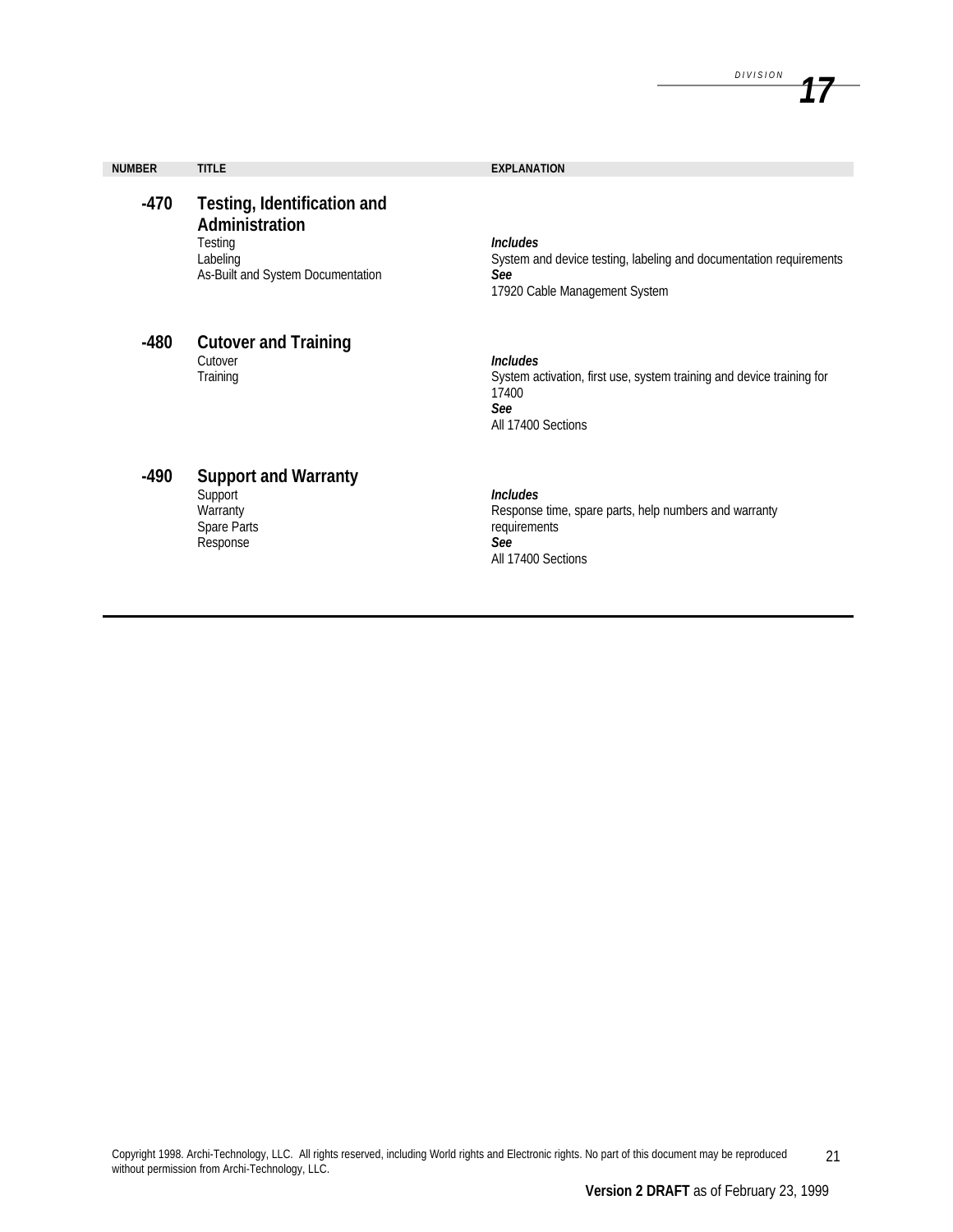| <b>NUMBER</b> | <b>TITLE</b>                   | <b>EXPLANATION</b>                                                                                    |
|---------------|--------------------------------|-------------------------------------------------------------------------------------------------------|
|               |                                |                                                                                                       |
| 17500         | <b>WAN AND SERVICE</b>         |                                                                                                       |
|               |                                |                                                                                                       |
| $-510$        | Hardware – Routers, etc.       |                                                                                                       |
|               | Routers                        | <b>Includes</b>                                                                                       |
|               | CSU/DSU's                      | Hardware and components for public or private, dedicated or dial up                                   |
|               | Multiplexers<br>FRAD           | Wide Area Network connections<br>See                                                                  |
|               | <b>WAN Bridges</b>             | 17110 for coordination with CER                                                                       |
|               |                                | 17120 for coordination with building distribution frame                                               |
|               |                                | 17150 for coordination with backbone cabling                                                          |
|               |                                | 17210 for coordination with LAN electronics and chassis                                               |
|               |                                | 17310 for coordination with PBX                                                                       |
|               |                                | 17420 for coordination with teleconferencing requirements                                             |
|               |                                | 17640 for coordination with UPS requirements<br>17700 for coordination with other low voltage systems |
|               |                                | 17800 for coordination with other commodities                                                         |
|               |                                |                                                                                                       |
| $-520$        | <b>Local Service / Centrex</b> |                                                                                                       |
|               | <b>DID Trunks</b>              | <b>Includes</b>                                                                                       |
|               | <b>Metered Business Lines</b>  | Local dial tone service requirements                                                                  |
|               | <b>Centrex Lines</b>           | See                                                                                                   |
|               | <b>ISDN</b>                    | 17110 for coordination with CER                                                                       |
|               |                                | 17120 for coordination with building distribution frame                                               |

**-530 Long Distance Service** Intra-Latta (Regional) Inter-Latta International<br>ISDN

### *Includes*

Long distance dial tone services *See* 17310 for coordination with PBX 17420 for coordination with teleconferencing requirements 17700 for coordination with other low voltage systems

17130 for coordination with horizontal pathways 17140 for coordination with exterior pathways 17150 for coordination with backbone cabling 17160 for coordination with horizontal cabling

17700 for coordination with other low voltage systems

17310 for coordination with PBX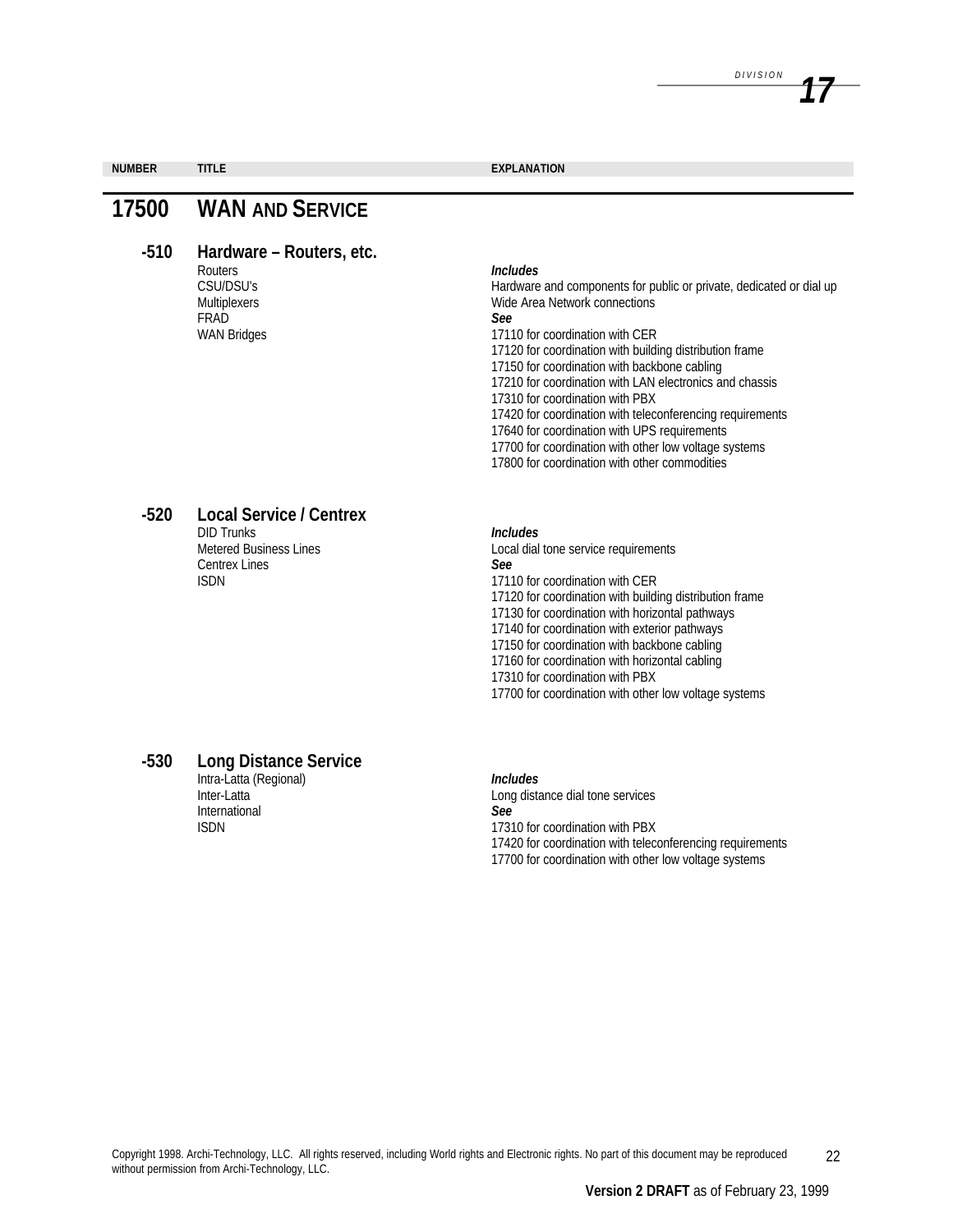| <b>NUMBER</b> | <b>TITLE</b>                                                                                                                                              | <b>EXPLANATION</b>                                                                                                                                                                                                                                                                                                                                                                                      |
|---------------|-----------------------------------------------------------------------------------------------------------------------------------------------------------|---------------------------------------------------------------------------------------------------------------------------------------------------------------------------------------------------------------------------------------------------------------------------------------------------------------------------------------------------------------------------------------------------------|
| $-540$        | <b>Dedicated Circuits</b><br>56K<br>Fractional T1's<br>T1's<br>T3's<br>Frame Relay<br><b>ISDN</b>                                                         | <b>Includes</b><br>Dedicated circuit requirements for point to point or multi-point<br>connections.<br>See<br>17120 for coordination with entrance requirements<br>17210 for coordination with LAN<br>17310 for coordination with PBX<br>17420 for coordination with teleconferencing requirements<br>17510 for coordination with WAN hardware<br>17700 for coordination with other low voltage systems |
| $-550$        | <b>Internet Access</b><br>Dial up<br>Dedicated<br><b>Hosting Services</b><br>Co-Locating Services<br>E-mail accounts<br>Web Site Development<br>Extranets | <b>Includes</b><br>Connection and service requirements related to the internet.<br>See<br>17220 for coordination with Server requirements<br>17230 for coordination with LAN workstations<br>17250 for coordination with Software<br>17310 for coordination with PBX<br>17420 for coordination with teleconferencing requirements                                                                       |

# 17800 for coordination with other commodities

# **-560 Cable Service**

Basic Standard Tier Premium Channels<br>Ala Carte

#### *Includes*

Video programming requirements *See* 17120 for coordination with Service Entrances 17450 for coordination with Satellite Systems 17410 for coordination with Control and Headend Equipment

17520 for coordination with local dial tone 17540 for coordination with dedicated circuits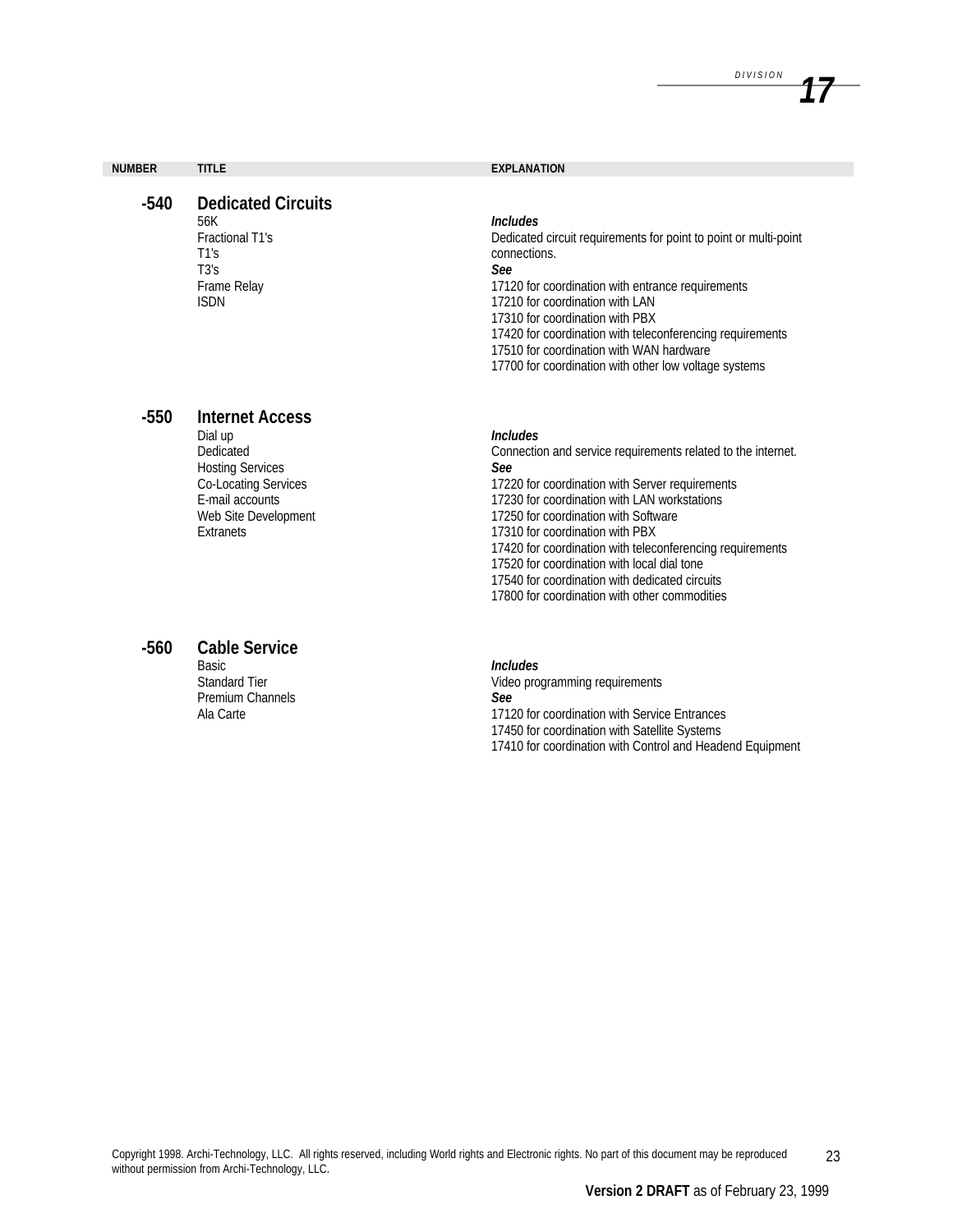| <b>NUMBER</b> | <b>TITLE</b>                                                                                                                                                                                                                                                                                                                | <b>EXPLANATION</b>                                                                                                                                                                                                                                                                                                                                                                                                                                                                                                                                                                                                                                              |
|---------------|-----------------------------------------------------------------------------------------------------------------------------------------------------------------------------------------------------------------------------------------------------------------------------------------------------------------------------|-----------------------------------------------------------------------------------------------------------------------------------------------------------------------------------------------------------------------------------------------------------------------------------------------------------------------------------------------------------------------------------------------------------------------------------------------------------------------------------------------------------------------------------------------------------------------------------------------------------------------------------------------------------------|
| $-570$        | <b>Private Microwave and Wireless</b><br><b>Systems</b><br><b>Towers</b><br><b>Transmitters</b><br><b>Receivers</b><br><b>Dishes</b><br>Power<br>Modulation and Demodulation Equipment<br>Spread Spectrum Transmitters and Receivers<br>Antennae Requirements<br>Licensing Requirements<br>Zoning Issues - Permits and Fees | <b>Includes</b><br>Towers, transmission equipment for private microwave systems.<br>See<br>17210 for coordination with LAN electronics<br>17310 for coordination with PBX<br>17410 for coordination with Control and Headend equipment<br>17500 for coordination with WAN requirements<br>17690 for coordination with exterior services.<br>17510 for coordination with hardware<br>17520 for coordination with local dial tone listing<br>17530 for coordination with long distance (800, 888, 877) - listing<br>17540 for coordination with dedicated circuits - testing, listing<br>17550 for coordination with internet testing and listing (email address) |
| $-580$        |                                                                                                                                                                                                                                                                                                                             | <b>Includes</b>                                                                                                                                                                                                                                                                                                                                                                                                                                                                                                                                                                                                                                                 |
|               |                                                                                                                                                                                                                                                                                                                             | See                                                                                                                                                                                                                                                                                                                                                                                                                                                                                                                                                                                                                                                             |
| $-590$        |                                                                                                                                                                                                                                                                                                                             | <b>Includes</b><br>See                                                                                                                                                                                                                                                                                                                                                                                                                                                                                                                                                                                                                                          |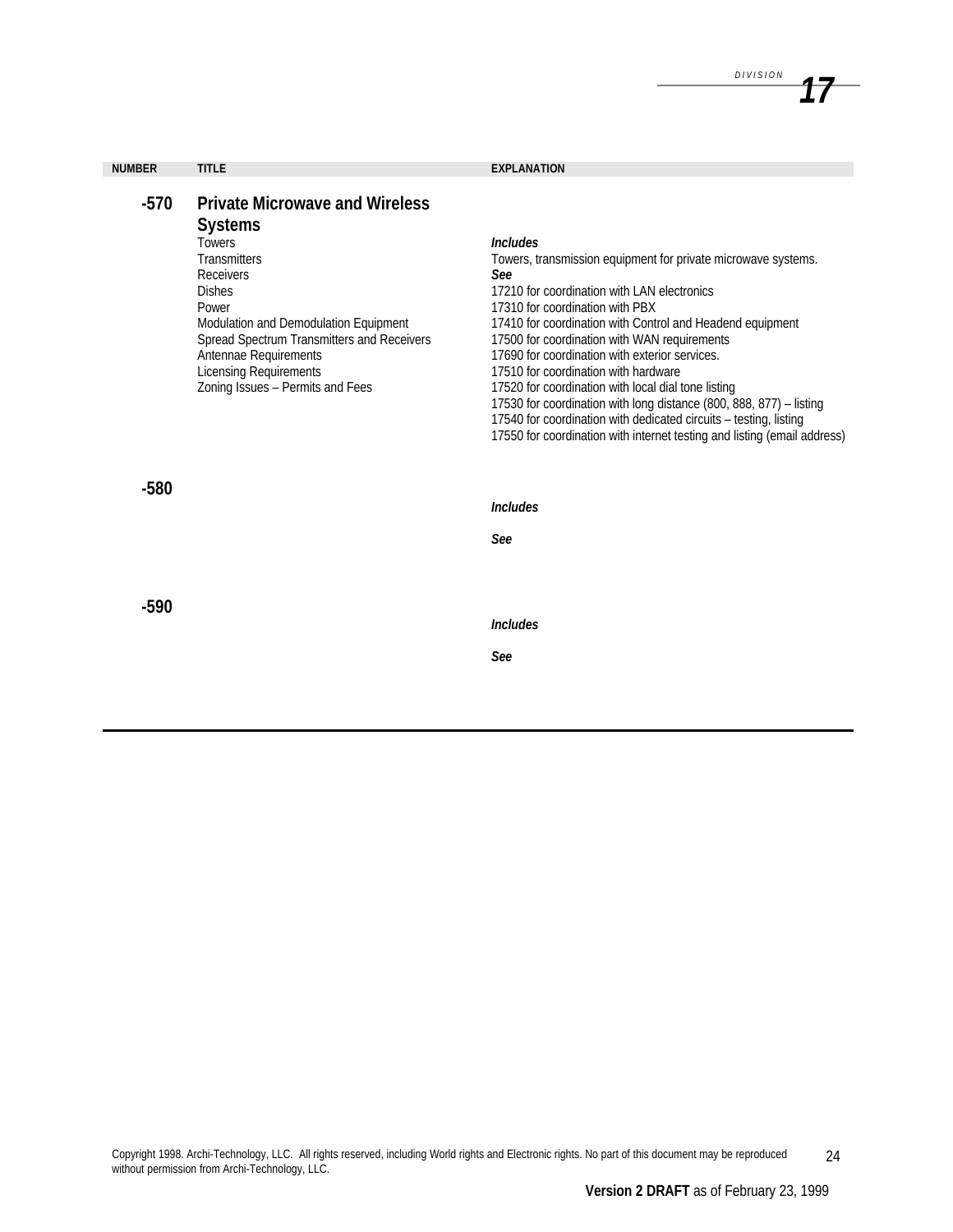**NUMBER TITLE EXPLANATION**

# **17600 ARCHITECTURAL, ELECTRICAL & MECHANICAL REQUIREMENTS**

### **-610 CER and Access Point Requirements**

Riser and Horizontal Backboards Floor Rating Floor Tile Card Access Sleeves – Vertical and Horizontal Doors HVAC UPS Electric Panels Lighting Grounding Components Equipment Outlet – location and type Courtesy Outlets – testers etc. Displacement Issues Access Issues Emergency Power

# **-620 AV Control Room Requirements**

Doors Frames Door Swings Card Access Sleeves – Vertical and Horizontal Doors HVAC UPS Electric Panels Lighting **Grounding** Equipment Outlet – location and type Courtesy Outlets – testers etc. Displacement Issues Access Issues

#### *Includes*

AMEP for CER's and AP requirements to support Division 17 systems *See* 17110 for coordination with CER 17130 for coordination with interior pathways 17140 for coordination with exterior pathways 17150 for coordination with backbone cabling 17160 for coordination with horizontal cabling 17210 for coordination with LAN 17220 for coordination with Servers 17310 for coordination with PBX 17330 for coordination with voice messaging system 17350 for coordination with ACD 17510 for coordination with WAN electronics 17640 for coordination with UPS requirements 17700 for coordination with other low voltage systems

#### *Includes*

AMEP requirements specific to control rooms and spaces *See*

17410 for coordination with Control and Headend Equipment 17420 for coordination with Production and Teleconferencing 17450 for coordination with Satellite Systems 17640 for coordination with UPS and Battery Backup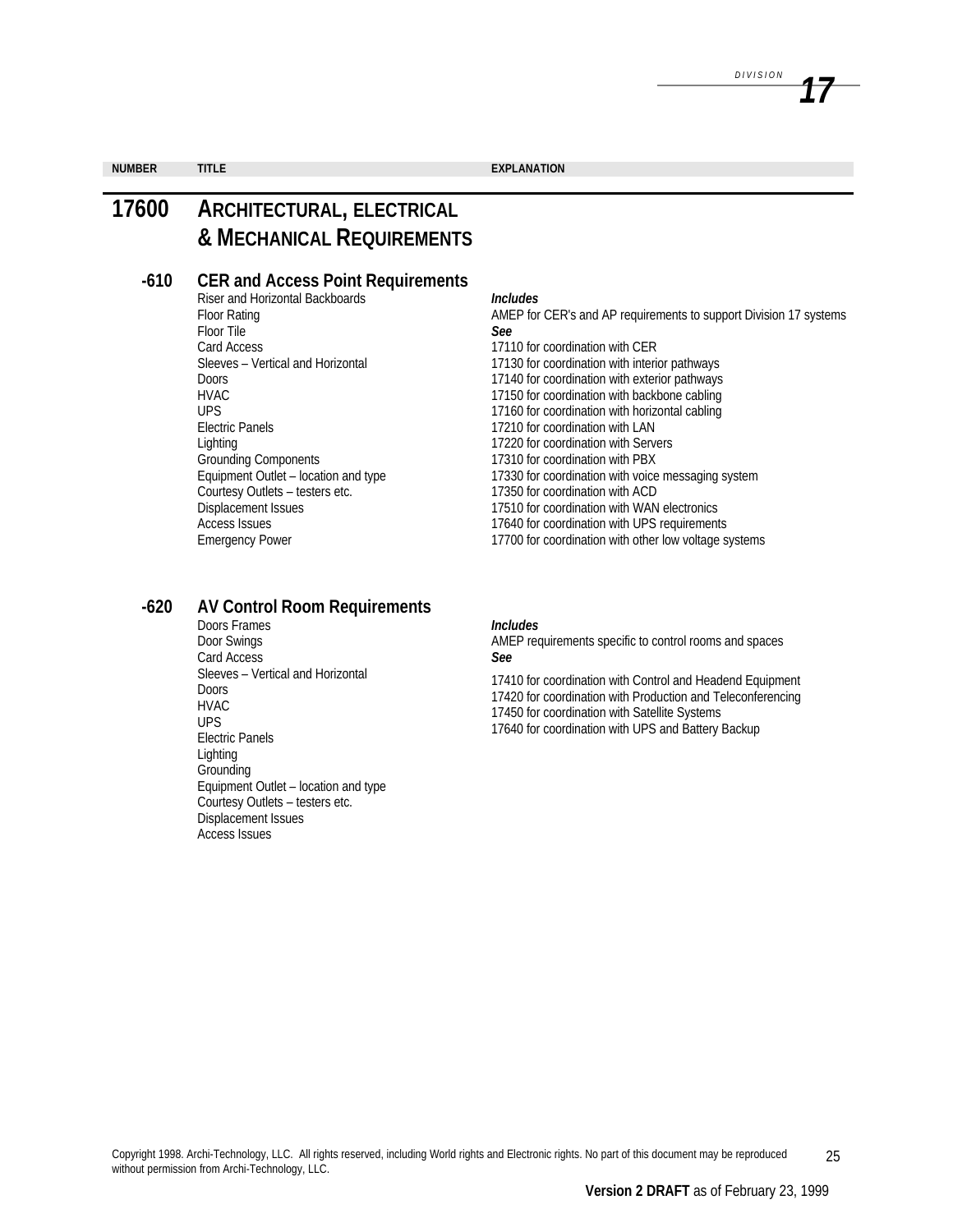# **-630 MDF Requirements**

Demarcation and Riser Backboards Distribution Frame Floor Rating Floor Tile Card Access HVAC UPS, Battery Backup and Rectifiers Electric Panels Lighting Grounding Requirements Equipment Outlet – location and type Courtesy Outlets – testers etc. Displacement Issues Access Issues Raised Floor Workspace Emergency Power **Generators** 

# **-640 Telephone Specialties**

Telephone Directory Units Telephone Enclosures Telephone Shelving ADA Requirements

# **-650 Computer Labs and Classrooms**

Power Cable Management Conduits and boxes CPU Space Monitor Space Key Board and Mouse Space Printer Spaces Teaching station

#### **NUMBER TITLE EXPLANATION**

#### *Includes*

AMEP requirements specific to Main Distribution Rooms *See* 17110 for coordination with CER 17130 for coordination with interior pathways 17140 for coordination with exterior pathways 17150 for coordination with backbone cabling 17160 for coordination with horizontal cabling 17310 for coordination with PBX 17330 for coordination with voice messaging system 17350 for coordination with ACD 17510 for coordination with WAN electronics 17520 for coordination with local dial tone 17530 for coordination with long distance 17540 for coordination with dedicated circuits 17550 for coordination with internet 17560 for coordination with cable service 17640 for coordination with UPS requirements 17700 for coordination with other low voltage systems

#### *Includes*

Manufactured telephone enclosures, stalls, booths and alcoves for installation of telephones. *See* 17200 for Telephone System Requirements

#### *Includes*

AMEP requirements to support computer labs and other high density workstation spaces.

### *See*

17130 for coordination with interior pathways 17150 for coordination with backbone cabling 17160 for coordination with horizontal cabling 17210 for coordination with LAN electronics 17230 for coordination with workstations 17430 for coordination with Monitors and Projection Equipment 17550 for coordination with internet 17560 for coordination with cable service 17640 for coordination with UPS requirements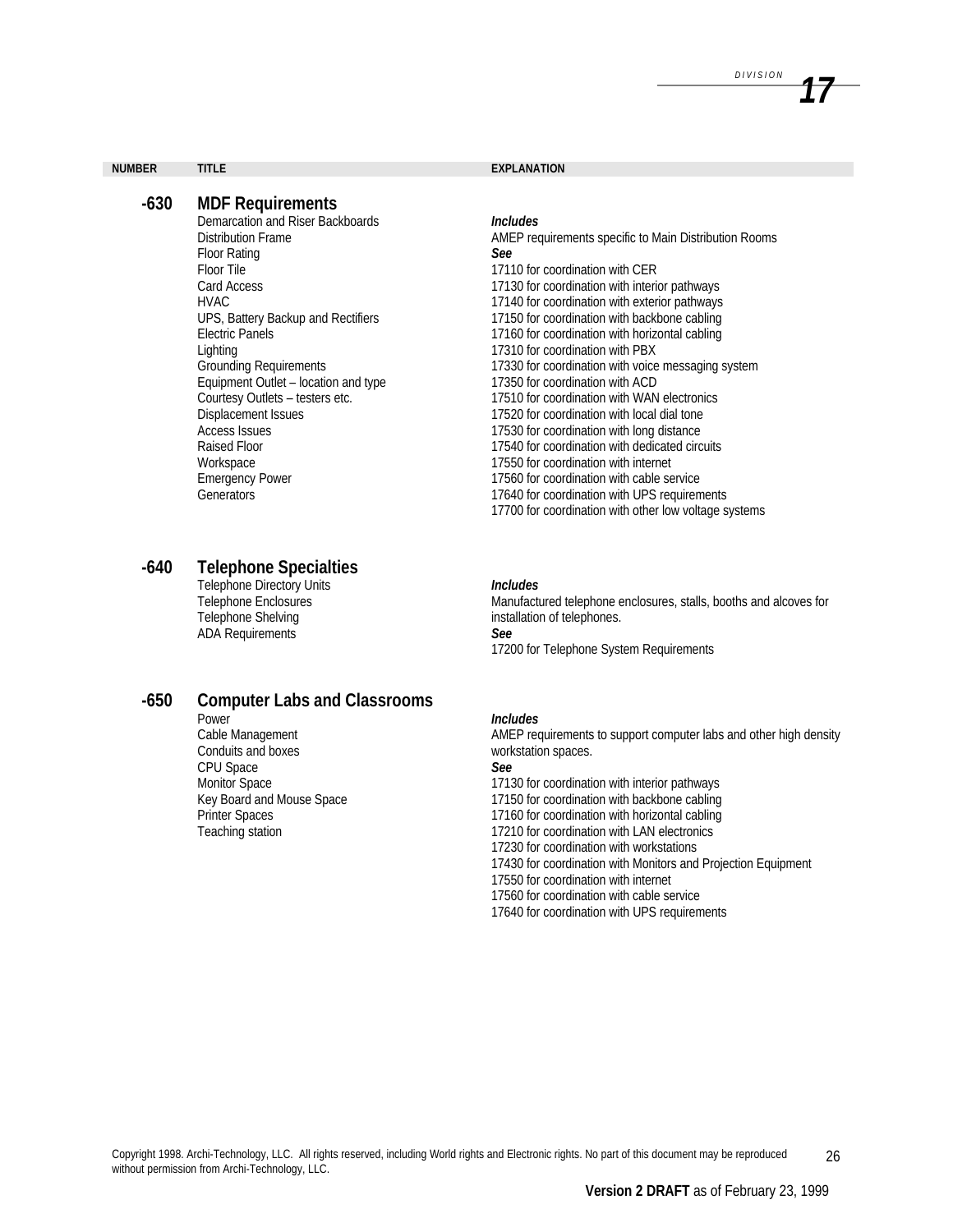| <b>NUMBER</b> | TITLE                           | <b>EXPLANATION</b>                                            |
|---------------|---------------------------------|---------------------------------------------------------------|
|               |                                 |                                                               |
| $-660$        | <b>Tele-Conferencing Rooms</b>  |                                                               |
|               | Control rooms                   | <i><u><b>Includes</b></u></i>                                 |
|               | Camera and Microphone Locations | AMEP infrastructure required to support data, voice and video |
|               | <b>Acoustical Requirements</b>  | communications over a WAN.                                    |
|               | Seating                         | See                                                           |
|               | <b>Finishes</b>                 | 17130 for coordination with interior pathways                 |
|               | <b>Equipment Storage</b>        | 17160 for coordination with horizontal cabling                |
|               | Lighting                        | 17210 for coordination with LAN electronics                   |
|               | Table top services              | 17230 for coordination with workstations                      |

#### :oordination with v

- 17320 for coordination with Telephone Sets
- 17420 for coordination with Production /Teleconferencing Equipment
- 17430 for coordination with Monitors and Projection Equipment
- 17440 for coordination with Audio Equipment
- 17450 for coordination with Satellite Systems
- 17520 for coordination with Local Dial Tone
- 17550 for coordination with Internet
- 17560 for coordination with Cable service
- 17830 for coordination with Furniture

# **-670 Auditoriums and Large Group Rooms**

Wire Management **Security** HVAC

Projection Rooms and Mirrors Control Rooms Projection Screens Conduits and Access boxes Floor Boxes and access points Stage Requirements Lectern Requirements Multi-use Configurations Cable management and Power at Seats

#### *Includes*

AMEP infrastructure required to support data, voice and video presentations for a large audience. *See*

17130 for coordination with interior pathways 17160 for coordination with horizontal cabling 17210 for coordination with LAN electronics 17230 for coordination with workstations 17320 for coordination with Telephone Sets 17420 for coordination with Production Equipment 17430 for coordination with Monitors and Projection Equipment 17440 for coordination with Audio Equipment 17450 for coordination with Satellite Systems 17520 for coordination with Local Dial Tone 17550 for coordination with Internet 17560 for coordination with Cable service 17830 for coordination with Furniture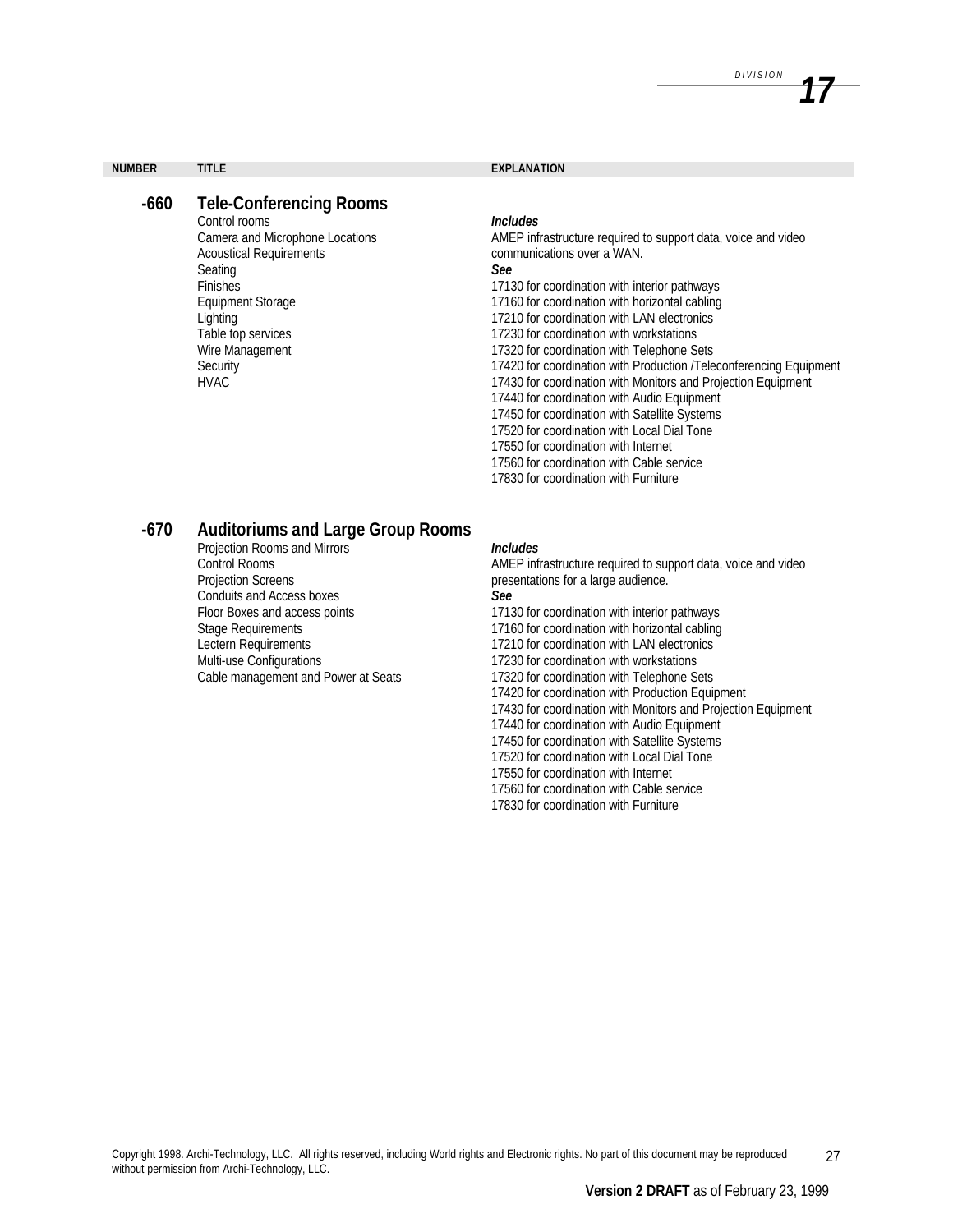| <b>Workstation Locations and Furniture</b><br>$-680$<br><i><u><b>Includes</b></u></i><br>Power<br>Workstation specific requirements to support voice, data and video at<br>Cable Management<br>Conduits and boxes<br>the desktop<br>CPU Space<br>See<br><b>Monitor Space</b><br>17130 for coordination with interior pathways<br>Key Board Trays and Mouse Space<br>17160 for coordination with horizontal cabling<br><b>Printer Spaces</b><br>17170 for coordination with labeling<br>17240 for coordination with workstations<br><b>Power Strips</b><br>17250 for coordination with printers<br>17270 for coordination with labeling<br>17320 for coordination with telephone sets, faxes and modems<br>17350 for coordination with ACD sets<br>17370 for coordination with labeling<br>17430 for coordination with video monitors<br>17680 for coordination with work station power requirements<br>17800 for coordination with commodities |  |
|------------------------------------------------------------------------------------------------------------------------------------------------------------------------------------------------------------------------------------------------------------------------------------------------------------------------------------------------------------------------------------------------------------------------------------------------------------------------------------------------------------------------------------------------------------------------------------------------------------------------------------------------------------------------------------------------------------------------------------------------------------------------------------------------------------------------------------------------------------------------------------------------------------------------------------------------|--|

### **-690 Exterior Service Requirements**

Satellite Downlink/Uplink Locations Parking Gates Door Phones Blue Light Security Exterior Security Cameras Power Control Cable Conduits and Boxes

#### *Includes*

Infrastructure required to support voice, data and video services at exterior locations. *See*

17130 for coordination with interior pathways 17140 for coordination with exterior pathways 17160 for coordination with horizontal cabling 17320 for coordination with Telephone Sets 17420 for coordination with Production Equipment (cameras) 17450 for coordination with Satellite Systems 17710 for coordination with Public Address System 17760 for coordination with security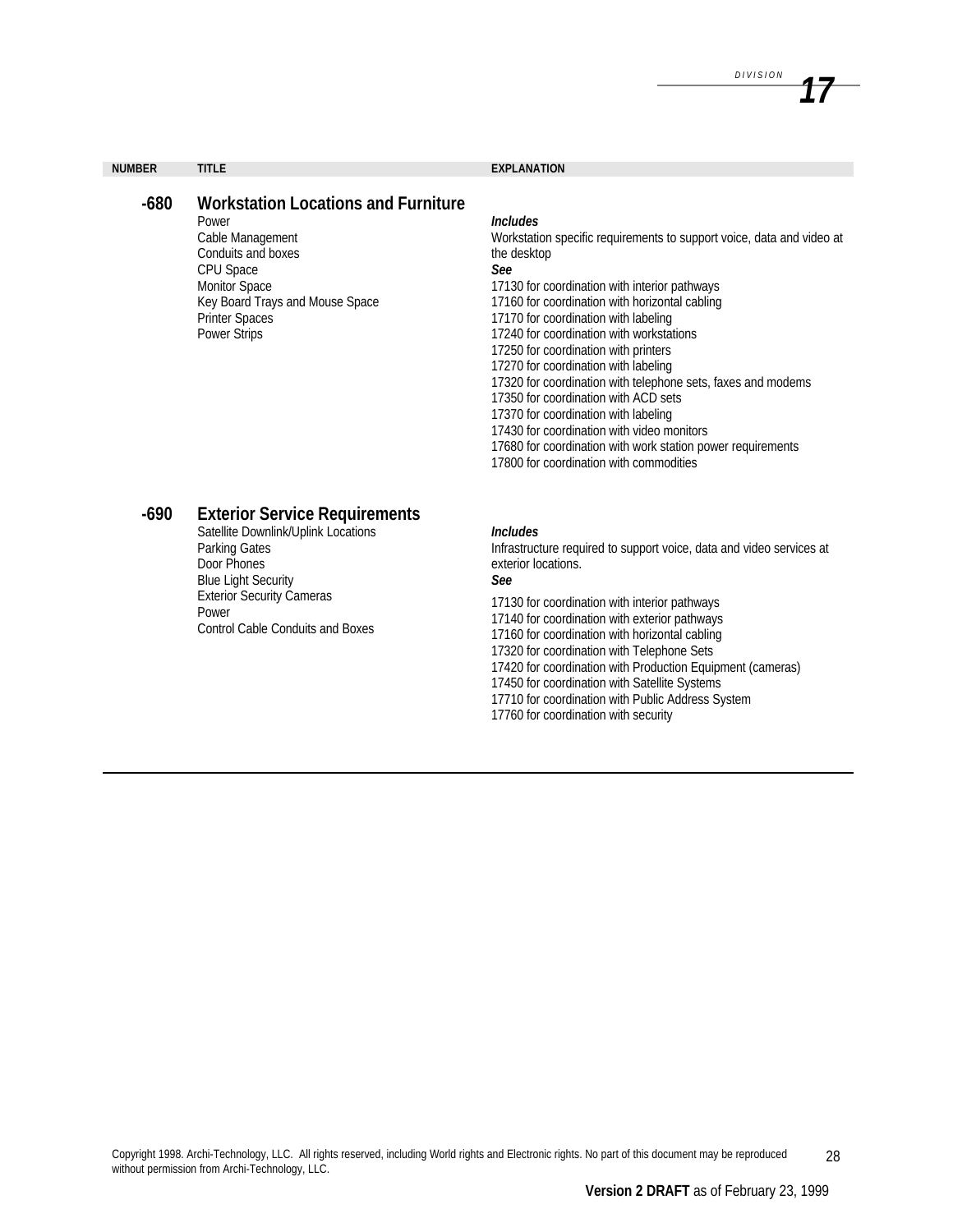| NUMBER | <b>TITLE</b>                                                                            | <b>EXPLANATION</b>                                                                                                                                                                                                                                                                         |
|--------|-----------------------------------------------------------------------------------------|--------------------------------------------------------------------------------------------------------------------------------------------------------------------------------------------------------------------------------------------------------------------------------------------|
| 17700  | <b>INTRA-BUILDING</b><br><b>COMMUNICATION SYSTEMS</b>                                   |                                                                                                                                                                                                                                                                                            |
| $-710$ | <b>Time and Attendance</b><br>Card Swipe locations<br>RS232 and/or Ethernet Connections | <b>Includes</b><br>Product and performance requirements for human resource systems<br>See<br>17160 for coordination with horizontal cabling<br>17210 for coordination with LAN electronics<br>17220 for coordination with Servers<br>17680 for coordination with" workstation" layout AMEP |
| $-720$ | <b>Patient Monitoring System</b>                                                        | <b>Includes</b><br>Product and performance requirements for patient monitoring<br>systems<br>See                                                                                                                                                                                           |
| $-730$ | <b>Intercom and Nurse Call Systems</b>                                                  | <b>Includes</b><br>Product and performance requirements for nurse call systems<br>See                                                                                                                                                                                                      |
| $-740$ | <b>Public Address System</b><br>Speakers<br>Ports<br><b>Control Center</b><br>Cable     | <b>Includes</b><br>Requirements for public address and paging systems.<br>See<br>17110 for coordination with CER<br>17130 for coordination with interior pathways<br>17160 for coordination with horizontal cabling<br>$17210$ for coordination with DDV                                   |

17310 for coordination with PBX

17320 for coordination with telephone sets

17610 for coordination with CER AMEP 16690 for coordination with exterior services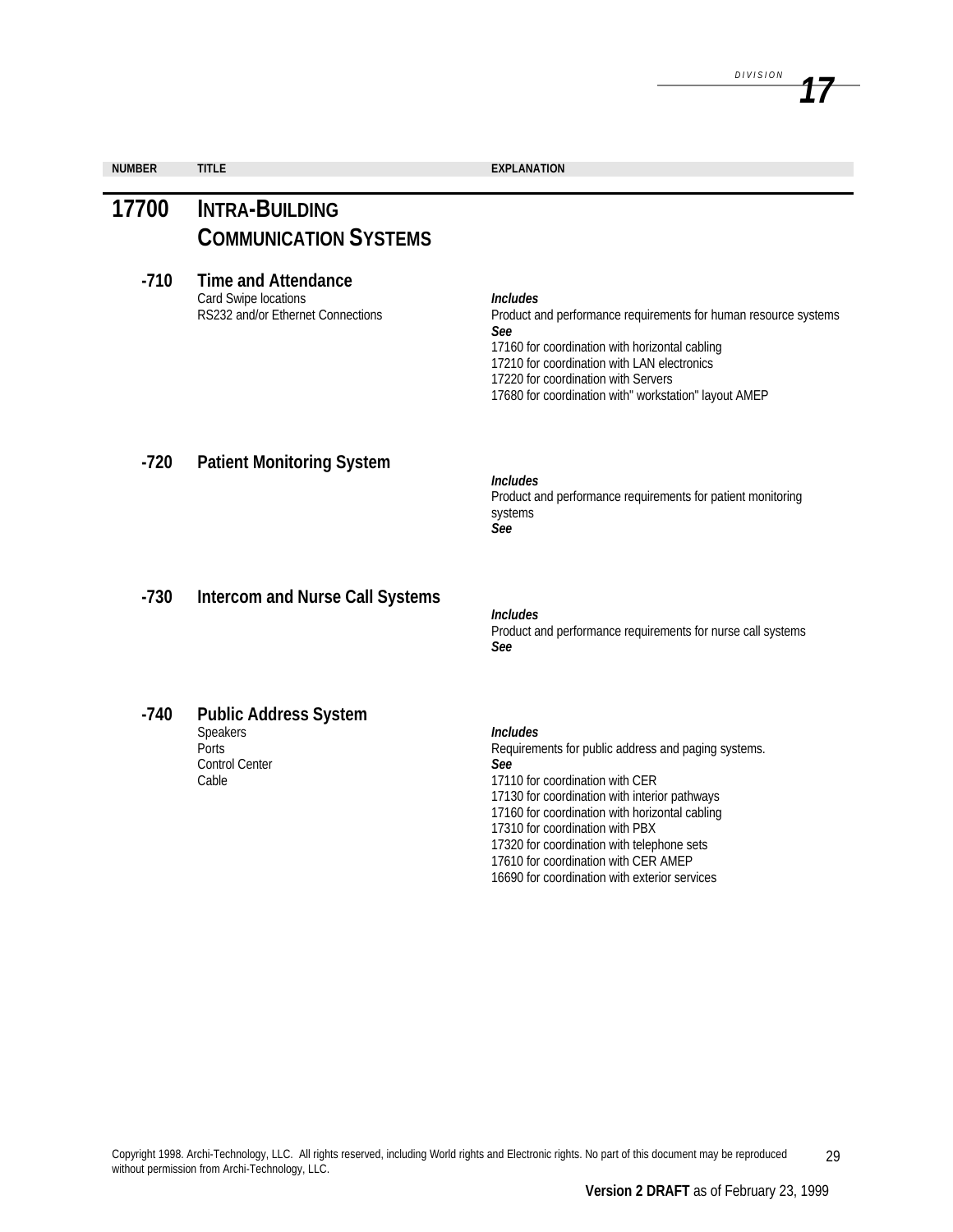| <b>NUMBER</b> | <b>TITLE</b>                                                                                                | <b>EXPLANATION</b>                                                                                                                                                                                                                                      |
|---------------|-------------------------------------------------------------------------------------------------------------|---------------------------------------------------------------------------------------------------------------------------------------------------------------------------------------------------------------------------------------------------------|
| $-750$        | <b>Paging Systems</b><br>Amplifiers<br><b>ReDistribution Systems</b><br>Leaky Cable Systems                 | <b>Includes</b><br>Intra-building paging systems.<br>See<br>17150 Backbone Cabling Requirements                                                                                                                                                         |
| $-760$        | <b>Master Clock</b><br>Clocks<br>Master Control<br>Power Supply/Booster<br>Cable<br><b>Secondary Clocks</b> | <b>Includes</b><br>Requirements to support wide master clock system.<br>See<br>16000 Electrical Power requirements<br>17110 coordination with CER<br>17130 for coordination with interior pathways<br>17710 for coordination with Public Address System |
| $-770$        | <b>Networked Copiers</b><br>Network Interface Requirements<br><b>Client Software</b>                        | <i><u><b>Includes</b></u></i><br>Connection and application requirement to enable networked copiers.                                                                                                                                                    |

#### *See*

17160 for coordination with horizontal cabling 17680 for coordination with" workstation" layout AMEP 17250 for coordination with printers 17350 for coordination with modems 17210 for coordination with LAN electronics 17230 for coordination with workstations 17530 for coordination with local dial tone 17800 for coordination with commodities

# **-780 Bar Code**

Main Control Center Junction Box Custom Cable Connector interface Scanner/Readers **Printers** 

#### *Includes*

Product and performance requirements for bar code systems *See* 17110 coordination with CER 17130 for coordination with interior pathways 17160 for coordination with horizontal cabling 17210 for coordination with LAN requirements 17220 for coordination with server requirements 17610 coordination with CER power requirement 17800 for coordination with commodities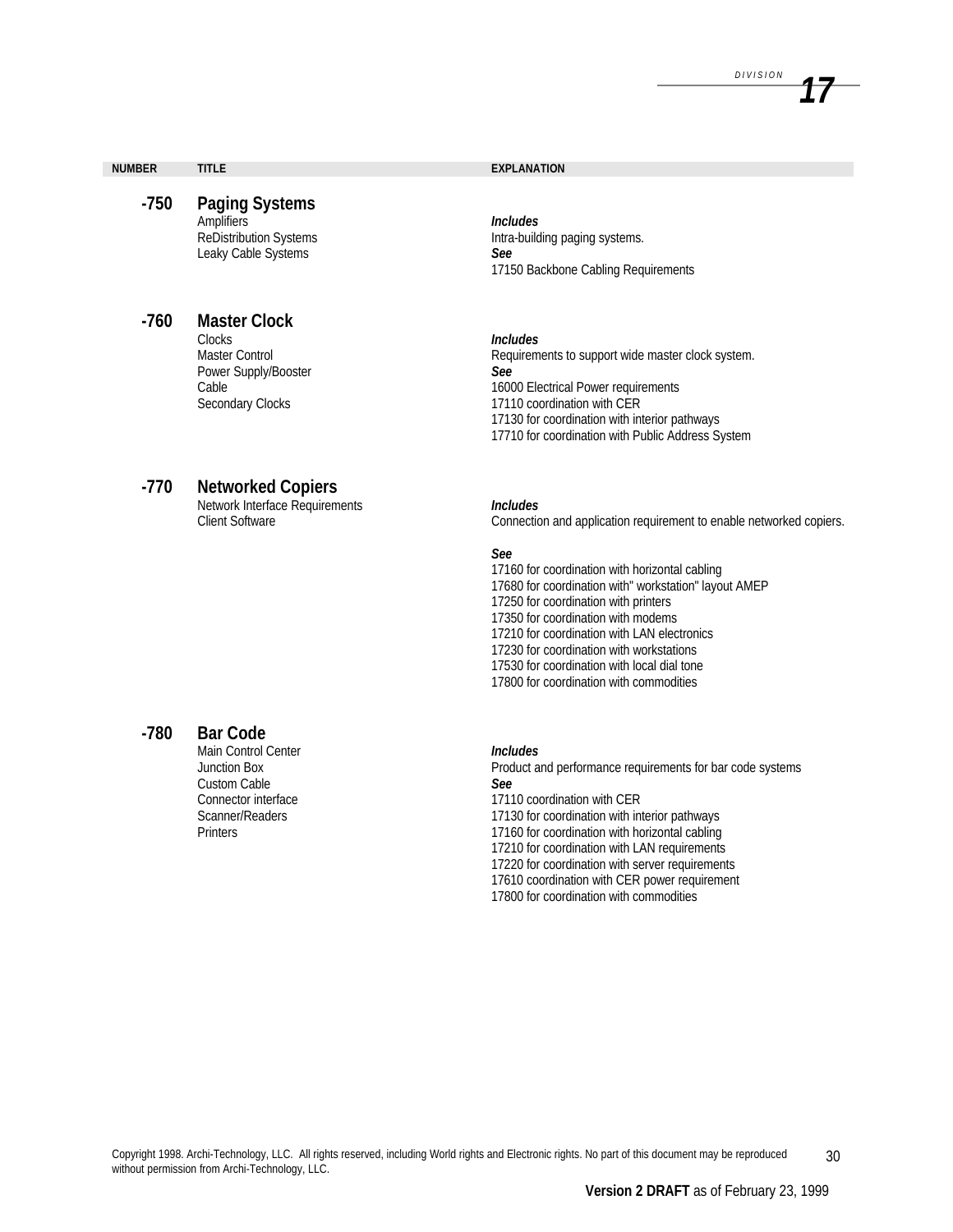| <b>NUMBER</b> | <b>TITLE</b>            | <b>EXPLANATION</b>                                                                          |
|---------------|-------------------------|---------------------------------------------------------------------------------------------|
| -790          | <b>Dictation System</b> |                                                                                             |
|               |                         | <i><u><b>Includes</b></u></i><br>Product and performance requirements for dictation systems |
|               |                         | See                                                                                         |
|               |                         |                                                                                             |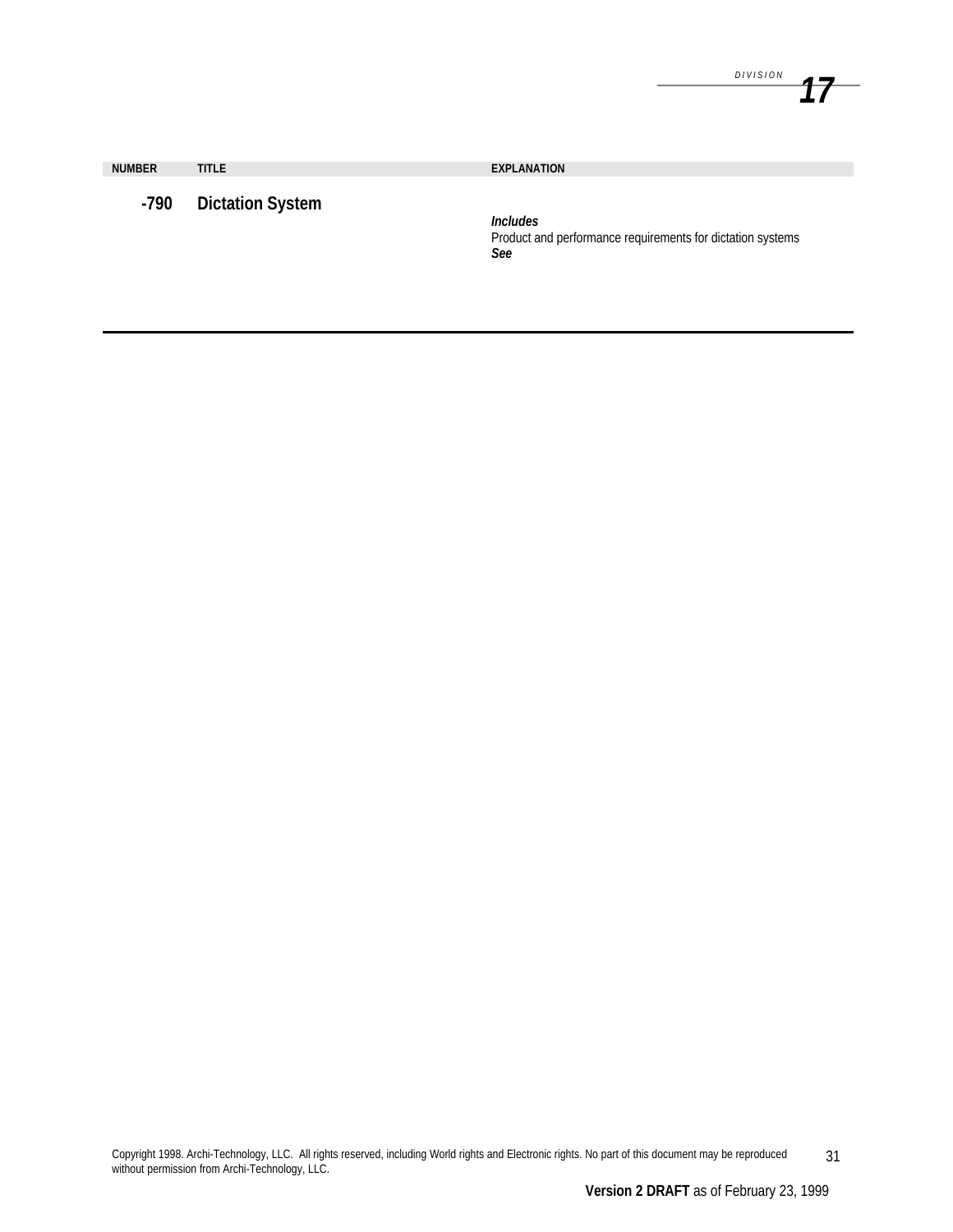| <b>NUMBER</b> | <b>TITLE</b>                                           | <b>EXPLANATION</b>                                                                       |
|---------------|--------------------------------------------------------|------------------------------------------------------------------------------------------|
| 17800         | <b>BUILDING AUTOMATION AND</b><br><b>CONTROL</b>       |                                                                                          |
| $-810$        | <b>Energy Monitoring and Controls</b>                  | <b>Includes</b><br>Integrated equipment for energy monitoring and control.<br>See        |
| $-820$        | <b>Lighting System Control</b>                         | <b>Includes</b><br>Integrated equipment for lighting system control.<br>See              |
| $-830$        | <b>Environmental Monitoring and</b><br><b>Controls</b> | <b>Includes</b><br>Integrated equipment for environmental monitoring and control.<br>See |
| $-840$        | <b>Elevator Monitoring and Controls</b>                | <b>Includes</b><br>Integrated equipment for elevator monitoring and control.<br>See      |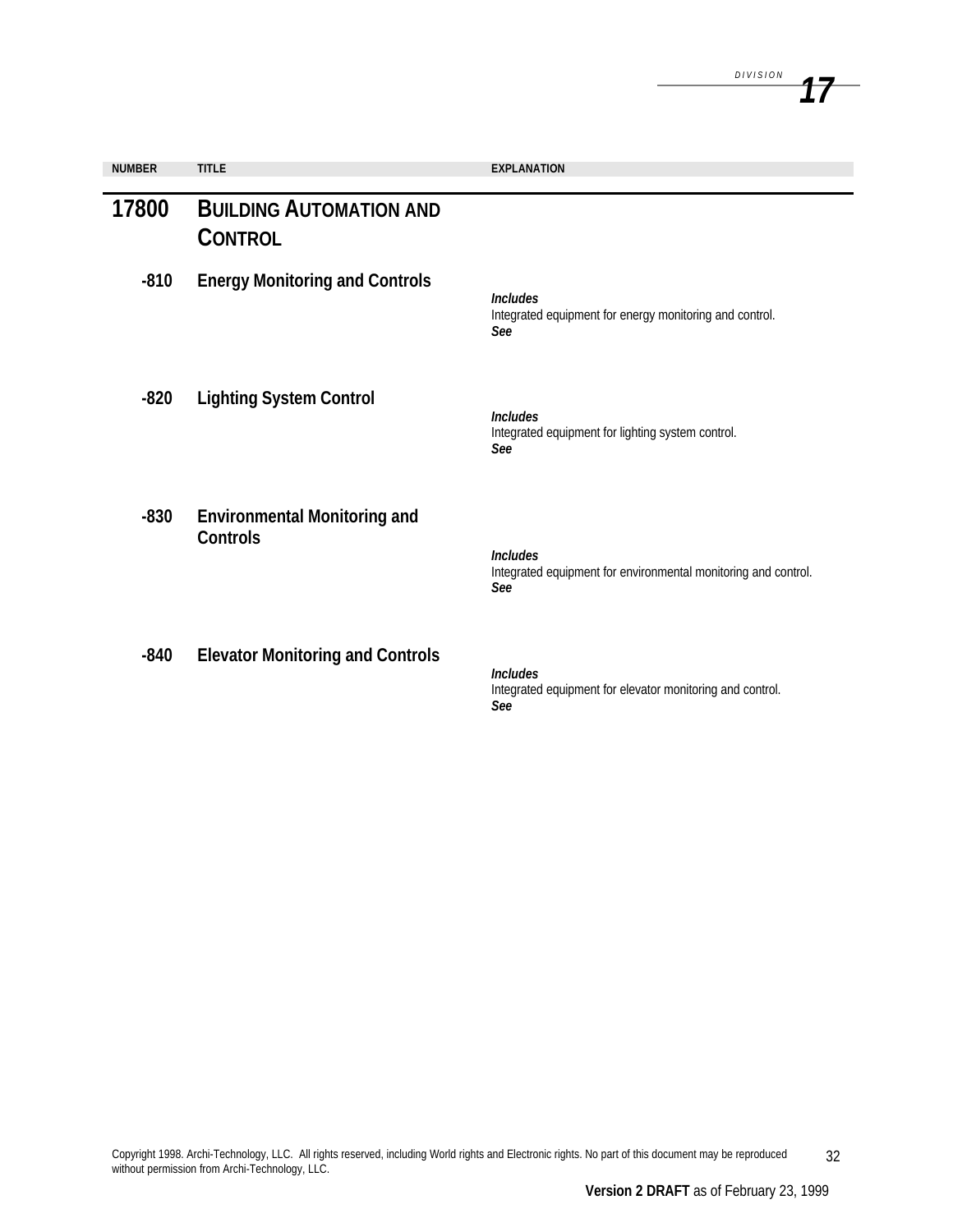| <b>NUMBER</b> | <b>TITLE</b>                                                                                       | <b>EXPLANATION</b>                                                                                                                                                                                                                                                                                                                                                                                                                                                                                                                                                                                                                                          |
|---------------|----------------------------------------------------------------------------------------------------|-------------------------------------------------------------------------------------------------------------------------------------------------------------------------------------------------------------------------------------------------------------------------------------------------------------------------------------------------------------------------------------------------------------------------------------------------------------------------------------------------------------------------------------------------------------------------------------------------------------------------------------------------------------|
| $-850$        | <b>Door Monitoring and Controls</b>                                                                | <b>Includes</b><br>Integrated equipment for door monitoring and control.<br>See                                                                                                                                                                                                                                                                                                                                                                                                                                                                                                                                                                             |
| $-860$        | <b>Detection and Alarm</b><br>Fire Alarms<br><b>Gas Detection</b><br>Leak Detection<br>Smoke Alarm | <b>Includes</b><br>Signaling equipment and automated fire, smoke, gas and leak<br>detection and warning systems.<br>Monitoring and recording of fire protection devices and fire<br>suppression systems; audio and/or visual warning systems for<br>inhabitants of buildings and for fire fighting authorities; activation of<br>elevators and air handling systems to a predetermined fire mode and<br>other fire protection functions<br>Local signaling equipment such as annunciators, bells and buzzers.<br>See<br>13800 for building automation and control systems<br>13900 for fire suppression and protection<br>16560 for hazard warning lighting |
| $-870$        |                                                                                                    |                                                                                                                                                                                                                                                                                                                                                                                                                                                                                                                                                                                                                                                             |
| $-880$        |                                                                                                    |                                                                                                                                                                                                                                                                                                                                                                                                                                                                                                                                                                                                                                                             |
| $-890$        |                                                                                                    |                                                                                                                                                                                                                                                                                                                                                                                                                                                                                                                                                                                                                                                             |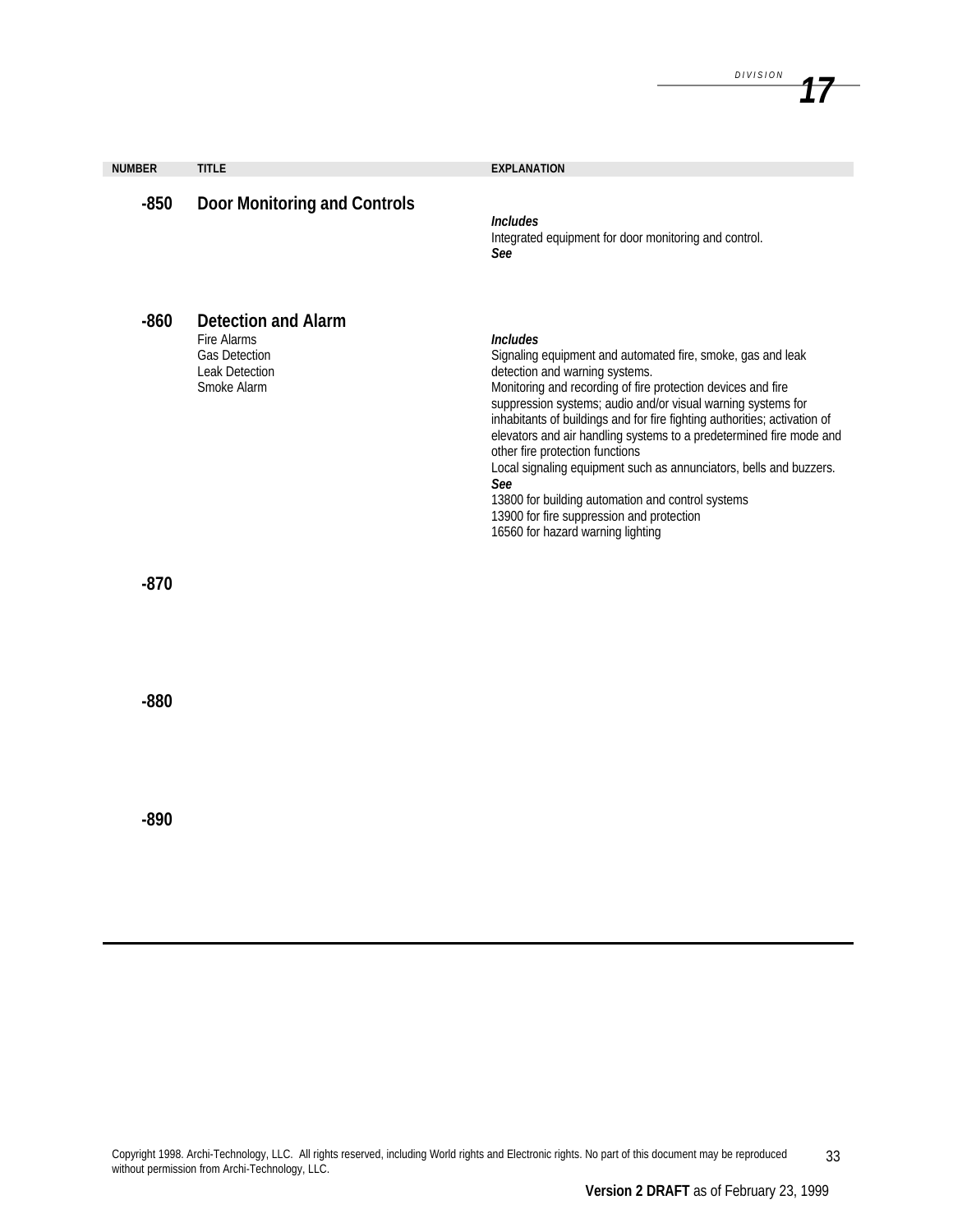| <b>NUMBER</b> | <b>TITLE</b>                                    | <b>EXPLANATION</b>                                       |
|---------------|-------------------------------------------------|----------------------------------------------------------|
| 17900         | <b>SECURITY, ACCESS AND</b>                     |                                                          |
|               | <b>SURVEILLANCE</b>                             |                                                          |
| $-910$        | <b>Security</b><br>Primary Control and Software | <i><u><b>Includes</b></u></i>                            |
|               | Main Control Panels<br>Dial out Requirements    | Requirements for security and monitoring systems.<br>See |
|               | Infrared/Motion Sensors                         | 17110 for coordination with CER's                        |
|               | <b>Glass break Sensors</b>                      | 17130 for coordination with interior pathways            |
|               | <b>Window Bars</b>                              | 17150 for coordination with backbone cabling             |
|               | Door and Window Contacts                        | 17160 for coordination with horizontal cabling           |
|               | Cameras                                         | 17210 for coordination with PBX                          |
|               |                                                 | 17520 for coordination with local dial tone              |

# **-920 Card Access**

Door Frame **Controllers** Card Swipe Units Power Lock sets Magnetic Locks

#### *Includes*

Requirements for a card access system and access points *See* 17110 for coordination with CER layouts 17150 for coordination with backbone cabling 17610 for coordination with CER AMEP requirements 17760 for coordination with Security

17610 for coordination with CER AMEP requirements 17620 for coordination with AV control rooms 17630 for coordination with MDF requirements 17650 for coordination with computer labs 17740 for coordination with time and attendance 17750 for coordination with card access

# **-930 Surveillance Systems**

Video Surveillance

#### *Includes*

*See* 17300 for Telephone Requirements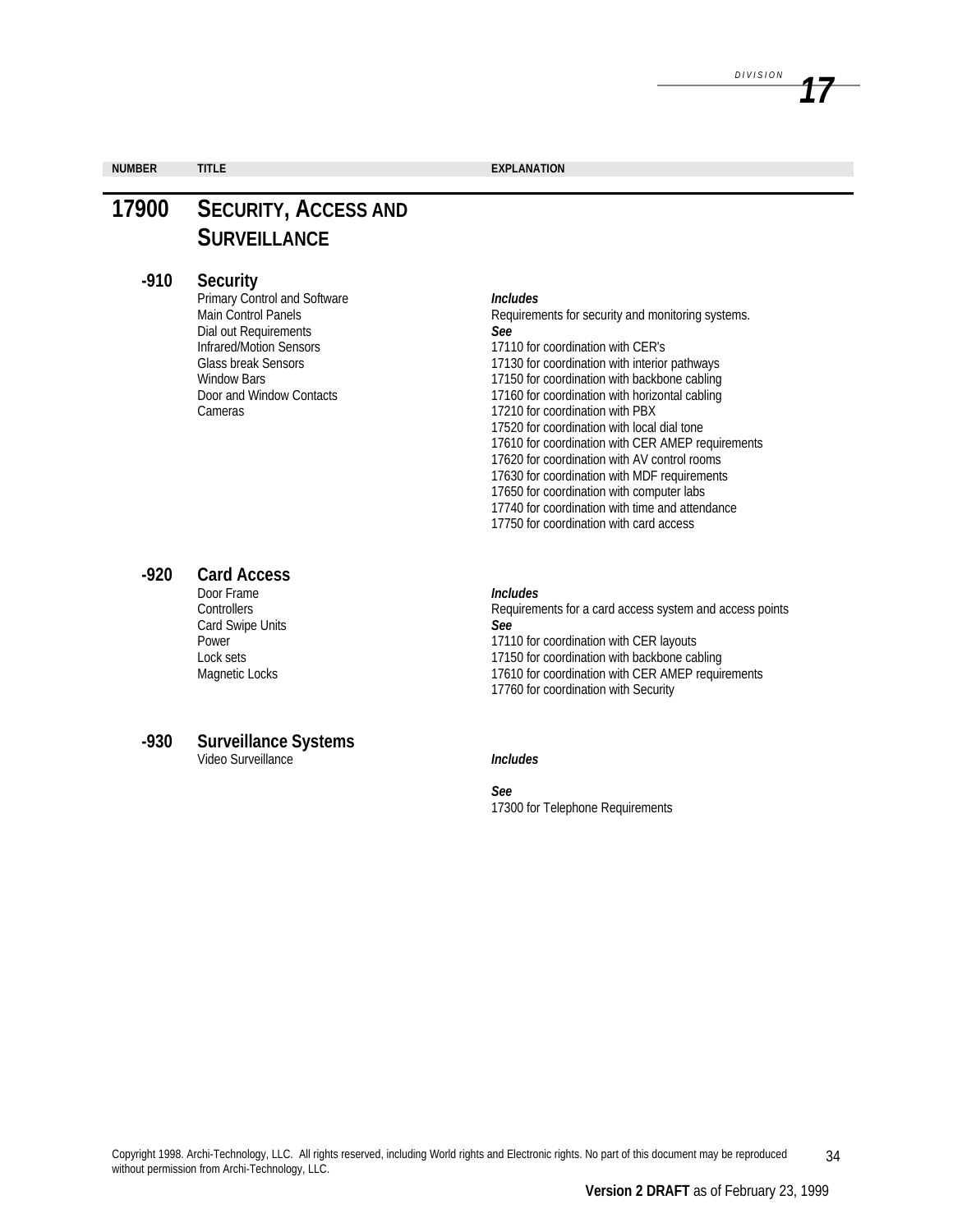| <b>NUMBER</b> | TITLE           | <b>EXPLANATION</b>     |
|---------------|-----------------|------------------------|
| $-940$        | <b>Not Used</b> | Includes<br>See        |
| $-950$        | <b>Not Used</b> | <b>Includes</b><br>See |
| $-960$        | <b>Not Used</b> | <b>Includes</b><br>See |
| $-970$        | <b>Not Used</b> | <b>Includes</b><br>See |
| $-980$        | <b>Not Used</b> | <b>Includes</b><br>See |
| $-990$        | <b>Not Used</b> | <b>Includes</b><br>See |